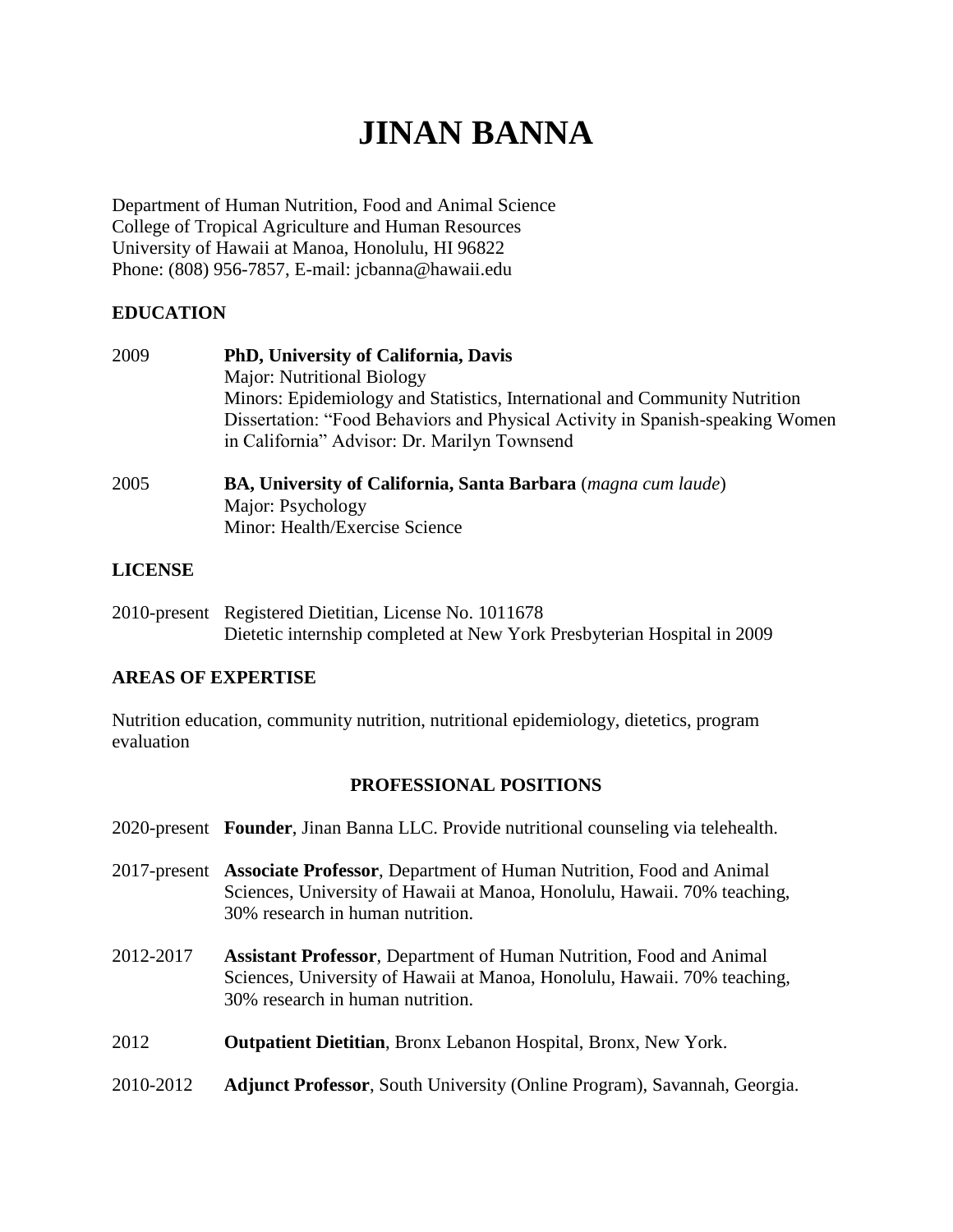| 2011      | Research Scientist, Instituto de Investigación Nutricional, Lima, Peru.                                                                                    |  |  |  |  |
|-----------|------------------------------------------------------------------------------------------------------------------------------------------------------------|--|--|--|--|
| 2009-2010 | Dietetic Intern, Department of Food and Nutrition, New York Presbyterian<br>Hospital, New York, New York.                                                  |  |  |  |  |
| 2008      | <b>Adjunct Professor, Los Rios Community College District, Sacramento,</b><br>California.                                                                  |  |  |  |  |
| 2008      | Instructor, Department of Nutrition, University of California, Davis, Davis,<br>California.                                                                |  |  |  |  |
| 2008      | Project Assistant, California Center for Physical Activity, California Department<br>of Public Health, Sacramento, California.                             |  |  |  |  |
| 2008      | Intern, Kids in the Garden Program, Ecological Garden at the Student Farm,<br>University of California, Davis, Davis, California.                          |  |  |  |  |
| 2007-2008 | <b>Community Health Representative, Western Human Nutrition Research Center,</b><br>Metabolic Kitchen, University of California, Davis, Davis, California. |  |  |  |  |
| 2004-2008 | Graduate Student Researcher, Deparment of Nutrition, University of<br>California, Davis, Davis, California.                                                |  |  |  |  |
| 2005-2008 | Teaching Assistant, Deparment of Nutrition & Department of Psychological and<br>Brain Sciences, University of California, Davis, Davis, California.        |  |  |  |  |
| 2007      | <b>Instructor</b> , Department of Nutrition, University of California, Davis, Davis,<br>California.                                                        |  |  |  |  |
| 2006-2007 | Local Study Coordinator, Children's Hospital, Los Angeles, Los Angeles,<br>California.                                                                     |  |  |  |  |
| 2003-2004 | Research Assistant, Psychophysiology Lab, University of California, Santa<br>Barbara, Santa Barbara, California.                                           |  |  |  |  |
| 2003-2004 | Co-coordinator, Healthy Eating and Living Intern Group, University of<br>California, Santa Barbara, Santa Barbara, California.                             |  |  |  |  |

## **RESEARCH PUBLISHED IN THE FOLLOWING PEER-REVIEWED JOURNALS**

*Journal of the Academy of Nutrition and Dietetics Journal of Nutrition Education and Behavior Public Health Nutrition Frontiers in Nutrition Nutrients BioMed Central Public Health*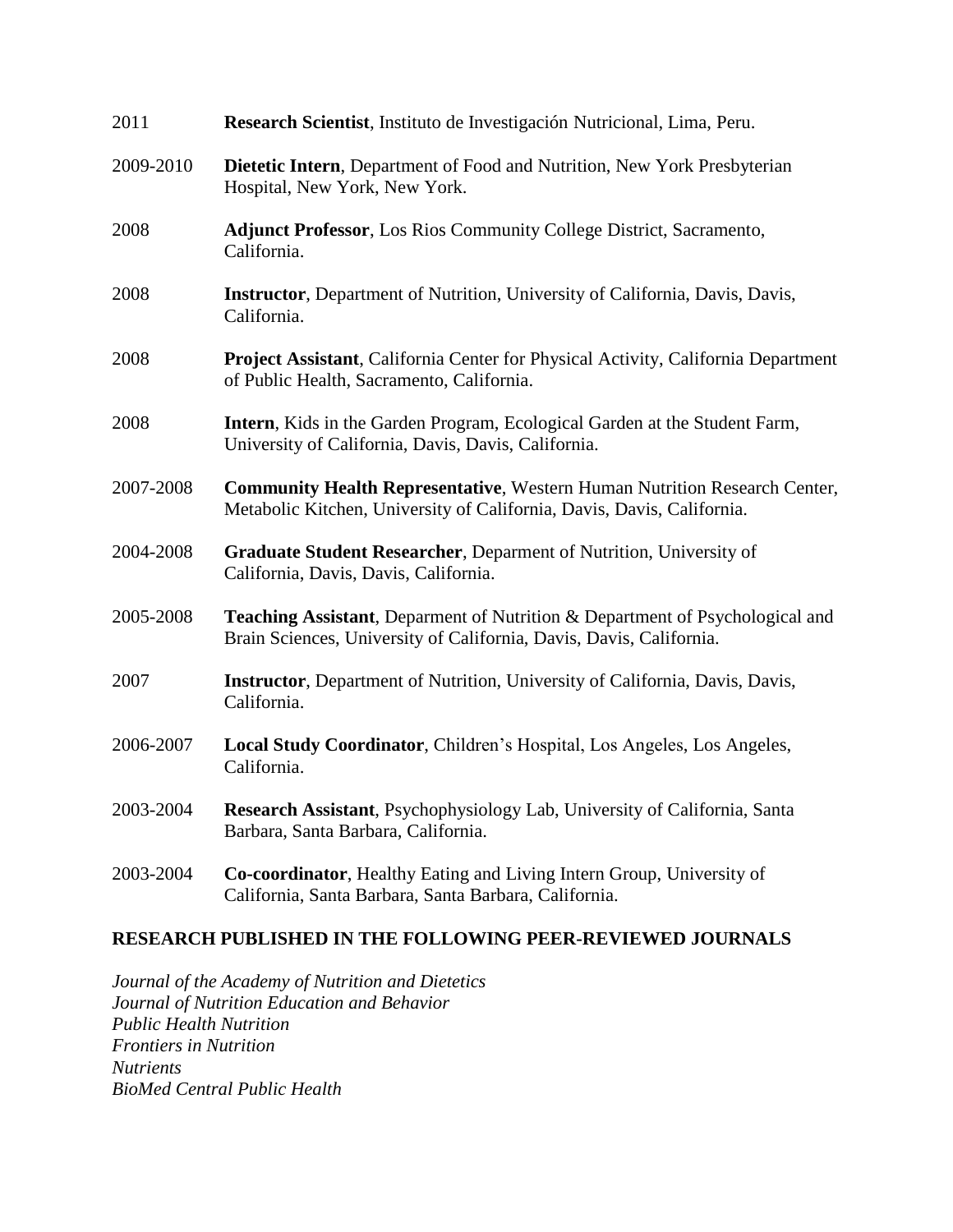*BioMed Central Obesity BioMed Central Nutrition BioMed Central Pregnancy and Childbirth Maternal and Child Health Journal American Journal of Lifestyle Medicine Nutrition Research and Practice Contemporary Clinical Trials Hawai'i Journal of Medicine and Public Health MERLOT Journal of Online Learning and Teaching International Journal of Applied Psychology Journal of Community Engagement and Scholarship American Journal of Health Promotion Journal of the American College of Nutrition International Journal for Equity in Health Journal of Immigrant and Minority Health Journal of Extension North American Colleges and Teachers of Agriculture Journal International Journal of Environmental Research and Public Health*

#### **REVIEW MANUSCRIPTS FOR THESE PEER-REVIEWED JOURNALS**

*Appetite Public Health Nutrition Journal of the Academy of Nutrition and Dietetics Journal of Nutrition Education and Behavior BioMed Central Public Health BioMed Central Pediatrics Health Psychology Health Education Journal Health Education Research PLOS ONE Journal of Physical Activity & Health American Journal of Public Health Journal of Food Science Hawai'i Journal of Medicine and Public Health International Journal of Environmental Research and Public Health International Journal of Qualitative Studies in Health & Well-being Progress in Community Health Partnerships: Research, Education, and Action* 

## **PUBLICATIONS**

#### **PEER-REVIEWED JOURNAL ARTICLES** (\*STUDENT PARTICIPATION)

1. Hunter K, Johnson B, Askie L [and 57 others, including **Banna JC**]. Transforming Obesity Prevention for CHILDren (TOPCHILD) Collaboration: protocol for a systematic review with individual participant data meta-analysis of behavioural interventions for the prevention of early childhood obesity. [In press]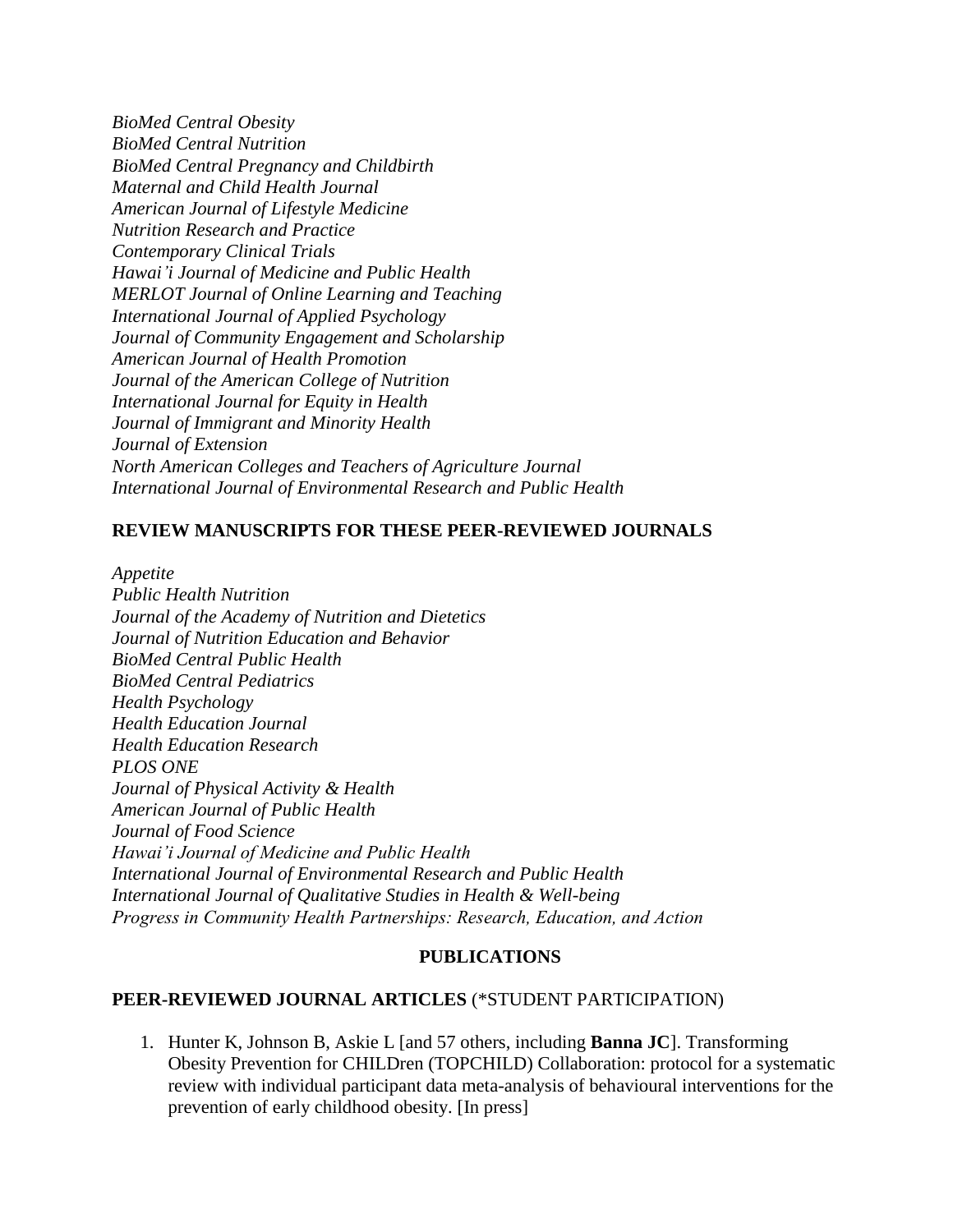- 2. Johnson B, Hunter K, Golley R [and 57 others, including **Banna JC**]. Unpacking the behavioural components and delivery features of early childhood obesity prevention interventions in the TOPCHILD Collaboration: a systematic review and intervention coding protocol. [In press]
- 3. Monroe-Lord L, Jones B, Richards R, Reicks M, Gunther C, **Banna J**, Topham G, Anderson A, Lora K, Wong SS, Ballejos M, Hopkins L, Ardakani A. Parenting practices and adolescents eating behaviors in African American families. *International Journal of Environmental Research and Public Health*. 2022;19, 110.
- 4. \*Danible K, Panizza C, Boushey CJ, Kerr DA, Zhu F, **Banna JC**. A novel tool for measuring food waste: the mobile food record. *Journal of Extension.* 2021;59(3), Article 1.
- 5. GarnerJA, Proaño GV, Kelley K, **Banna JC**, Emenaker NJ, Sauer K. Revising the Academy's research priorities: methods of the Research Priorities and Strategies Development Taskforce, 2017-2019. *Journal of the Academy of Nutrition and Dietetics.* 2020;S2212-2672(20)31384-8.
- 6. Fialkowski MK, \*Calabrese A, \*Dirige B, **Banna JC**, \*Yiu E, \*Gibson J, Stewart M, Lin G, Novotny R. Student perception of a placed-based online introductory nutrition course for the Pacific. *North American Colleges and Teachers of Agriculture Journal*. 2020;64:50-57.
- 7. \*Webster A, **Banna JC**, Lim E, \*Gibby CK, \*Rose A, Hopkins LC, Kennel JA, Orchard T, Bomser JA, Gunther C. Knowledge, attitudes, and practices regarding dietary sodium in college students: a pilot test. *Journal of Nutrition Education and Behavior.* 2020;52(12):1139-1147.
- 8. \*Holmes H, Palacios C, Wu Y, **Banna JC.** Effect of a short message service intervention on excessive gestational weight gain in a low-income population: a randomized controlled trial. *Nutrients.* 2020;12(5):1428.
- 9. Buchthal OV, Nelson-Hurwitz D, Hsu LJ, Byers M, **Banna JC**. Identifying urban immigrant food-cultivation practices for culturally-tailored garden-based nutrition programs. *Journal of Immigrant and Minority Health*. 2020;22(4):778-785.
- 10. Reicks M, **Banna J**, Anderson A, Da Silva V, Gunther C, Hongu N, Jones C, Lora K, Richards R, Topham G, Wong SS. Development of parent and adolescent questionnaires to assess food parenting practices that address adolescent consumption during independent eating occasions. *Journal of Nutrition Education and Behavior.* 2020;52(3):307-313.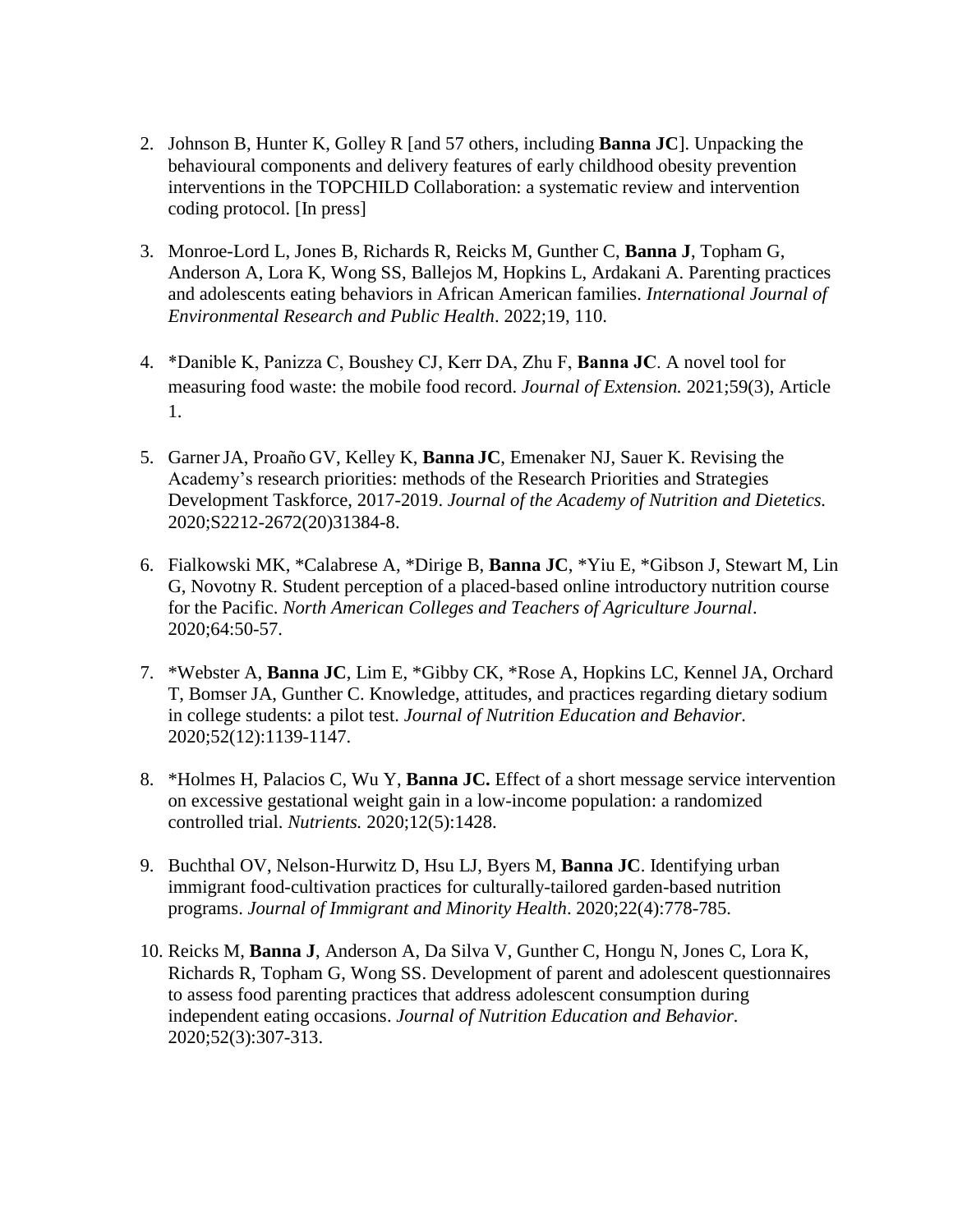- 11. Fialkowski MK, \*Calabrese A, Tillinghast B, Titchenal A, Meinke W, **Banna JC,** Draper J. Open educational resource textbook impact on students in an introductory nutrition course. *Journal of Nutrition Education and Behavior*. 2020;52(4):359-368.
- 12. **Banna JC**, Richards R, Jones B, Anderson A, Reicks M, Cluskey M, Gunther C, Hongu N, Lora K, Misner S, Monroe-Lord L, Topham G, Wong SS, Lim E. Describing independent eating occasions among low-income adolescents. *International Journal of Environmental Research and Public Health*. 2020;17(3):E981.
- 13. \*Gibby C, Palacios C, Campos M, \*Graulau R, **Banna JC**. Acceptability of a text message-based intervention for obesity prevention in infants from Hawaii and Puerto Rico WIC. *BMC Pregnancy and Childbirth*. 2019;19(1):291.
- 14. Gunther C, Reicks M, **Banna J**, \*Suzuki A, Topham G, Richards R, Lora K, Anderson A, da Silva V, Penicka C, Hopkins LC, Cluskey M, Hongu N, Jones C, Monroe-Lord L, Wong SS. Food parenting practices that influence early adolescents' food choices during independent eating occasions. *Journal of Nutrition Education and Behavior*. 2019;51(8):993-1002.
- 15. \*Zhao C, \*Panizza C, \*Fox K, Boushey C, Shanks C, Ahmed S, Chen S, [Serrano](https://plus.google.com/u/0/105368062203464006354?prsrc=4) E, Zee J, Fialkowski M, **Banna JC**. Plate waste in school lunch: barriers, motivators and perspectives of SNAP-eligible early adolescents in the US. *Journal of Nutrition Education and Behavior*. 2019;51(8):967-975.
- 16. \*Graulau R, **Banna JC**, Campos M, \*Gibby C, Palacios C. Amount, preparation and type of formula consumed and its association with weight gain in infants participating in the WIC Program in Hawaii and Puerto Rico. *Nutrients.* 2019;11(3):695.
- 17. Reicks M, Davey C, Anderson A, **Banna JC**, Cluskey M, Gunther C, Jones B, Richards R, Topham G, Wong SS. Frequency of eating alone among adolescents is associated with adolescent dietary intake, perceived food-related parenting practices and weight status: cross-sectional Family Life, Activity, Sun, Health, and Eating (FLASHE) Study results. *Public Health Nutrition*. 2019;22(9):1555-1566.
- 18. \*Amore L, Buchthal OV, **Banna JC**. Identifying perceived barriers and enablers of healthy eating in college students in Hawai'i: a qualitative study using focus groups. *BMC Nutrition*. 2019;5:16.
- *19.* \*Gibby C, Palacios C, Campos M, Lim E, **Banna J**. Breastfeeding discontinuation not associated with maternal pregravid BMI but associated with Native Hawaiian or Other Pacific Islander race in Hawaii and Puerto Rico WIC participants. *Maternal and Child Health Journal.* 2019;23:19.
- 20. **Banna JC**, O'Driscoll J, Boushey CJ, Auld G, Olson B, Cluskey M, Edlefsen Ballejos M, Bruhn C, Misner S, Reicks M, Wong SS, Zaghloul S. Parent and household influences on calcium intake among early adolescents. *BMC Public Health*. 2018;18(1):1390.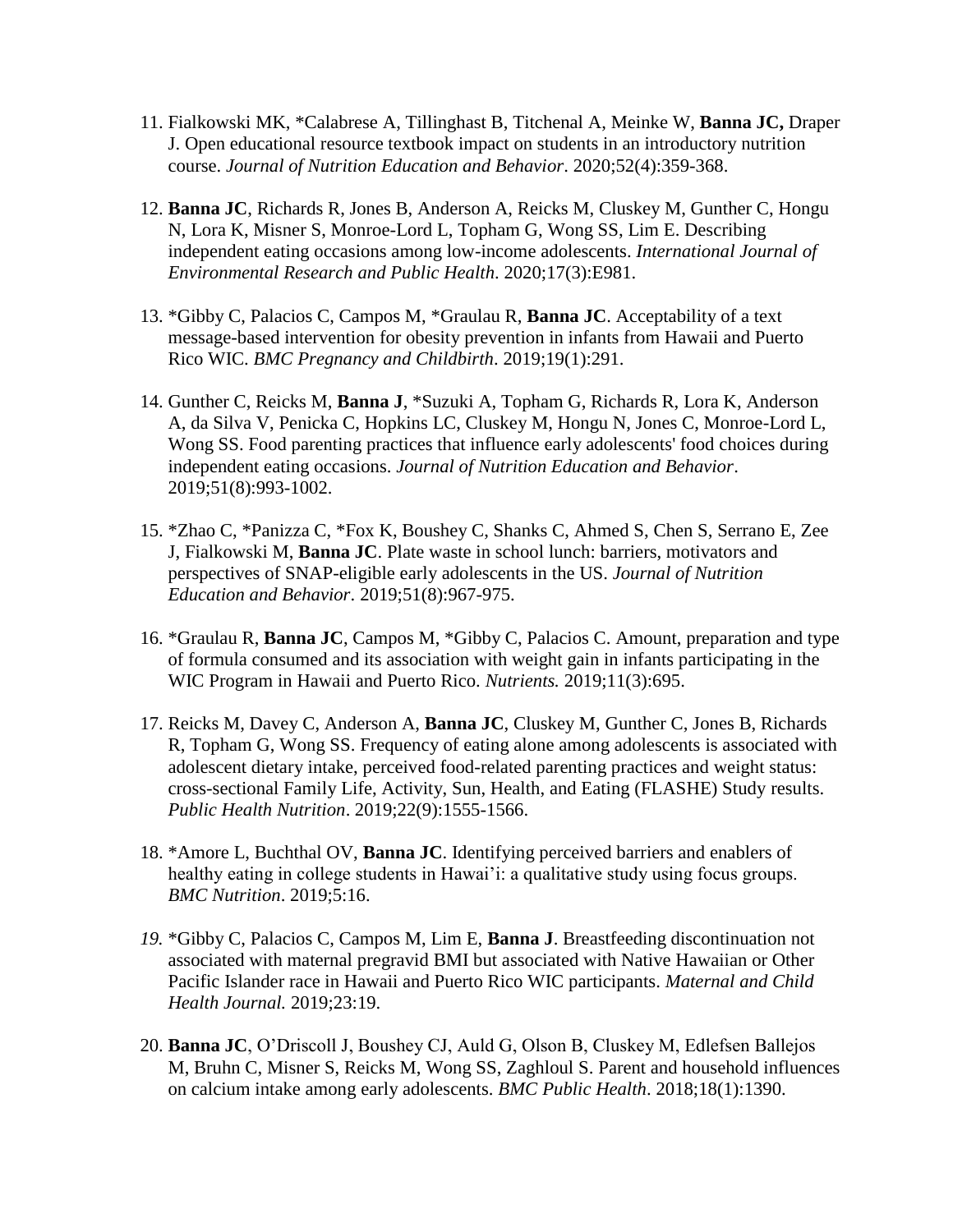- 21. \*Gibby C, Palacios C, Lim E, **Banna JC**. Associations between gestational weight gain and rate of infancy weight gain in Hawaii and Puerto Rico WIC participants. *BMC Obesity*. 2018;5:41.
- 22. **Banna JC**, Bersamin A. Community involvement in design, implementation, and evaluation of interventions to reduce chronic diseases in indigenous populations in the US: a systematic review. *International Journal for Equity in Health*. 2018; 17(1):116.
- 23. Palacios C, Campos M, \*Gibby C, Melendez M, Lee J, **Banna J**. Effect of a multi-site trial using short message service (SMS) on infant feeding practices and weight gain in low-income minorities. *Journal of the American College of Nutrition*. 2018;37(7):605- 613.
- 24. **Banna JC**, **\***Panizza CE, Boushey CJ, Delp EJ, Lim E. Association between cognitive restraint, uncontrolled eating, emotional eating and BMI and the amount of food wasted in early adolescent girls. *Nutrients*. 2018;10(9):1279.
- 25. \*Mosley MA, **Banna JC**, Lim E, Fialkowski MK, Novotny R. Dietary patterns change over two years in female adolescents in Hawai'i. *Asia Pacific Journal of Clinical Nutrition.* 2018; 27(1):238-245.
- 26. Butel J, **Banna JC**, Novotny R, Franck K, Parker S, and Stephenson L. Validation of a collaboration readiness assessment tool for use by Supplemental Nutrition Assistance Program Education (SNAP-Ed) agencies and partners. *Journal of Nutrition Education and Behavior*. 2017;PubMed PMID: 29246568.
- 27. **Banna JC**, Campos M, \*Gibby C, \*Graulau R, Melendez M, Reyes A, Lee JE, Palacios C. Multi-site trial using short mobile messages (SMS) to improve infant weight in lowincome minorities: Development, implementation, lessons learned and future applications. *Contemporary Clinical Trials*. 2017;62:56-60.
- 28. Byker CJ, **Banna JC**, Serrano EL. Food waste in the National School Lunch Program: 1978-2015. *Journal of the Academy of Nutrition and Dietetics*. 2017;117(11):1792-1807.
- 29. **Banna JC**, McCrory M, Fialkowski MK, Boushey CJ. Examining plausibility of selfreport energy intake data: considerations for method selection. *Frontiers in Nutrition*. 2017;4:45.
- 30. \*Suzuki A, Choi SY, Lim E, Tauyan S, **Banna JC**. Evaluation of factorial validity and reliability of a food behavior checklist for low-income Filipinos. *Journal of Nutrition Education and Behavior*. 2017;49:593-598.
- 31. \*Panizza C, Boushey CJ, Delp E, Kerr D, Lim E, Gandhi K, **Banna JC**. Characterizing early adolescent food waste using the mobile food record. *Nutrients.* 2017;9(2): 93.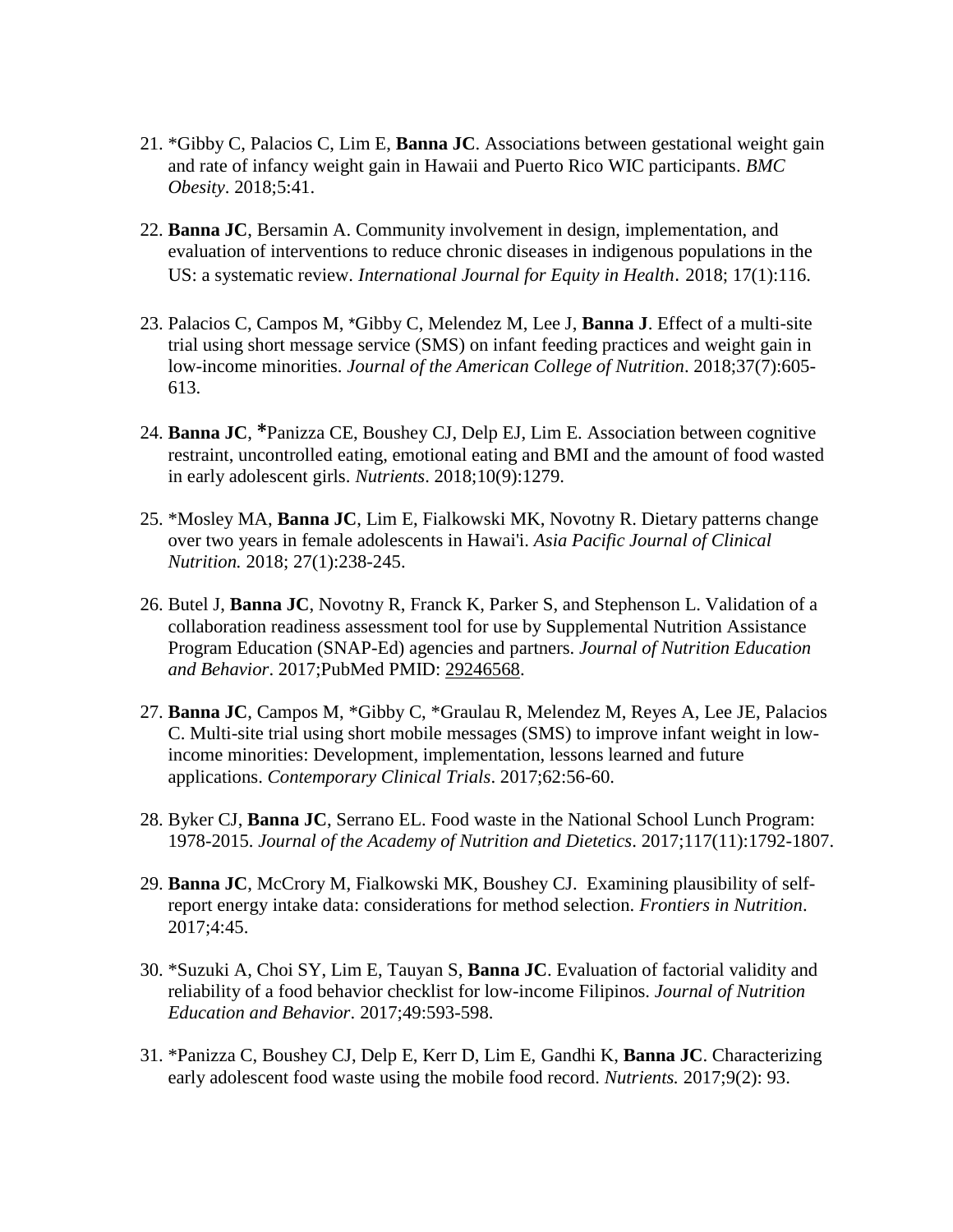- 32. **Banna JC,** Richards R, Brown LB. College students' perceived differences between the terms real meal, meal, and snack. *Journal of Nutrition Education and Behavior*. 2017;49:228-235.
- 33. \*Martinez Y, **Banna JC**, Bellajos M, Bruhn C, Cluskey M, Gunther C, Hongu N, Johnston P, Misner S, Reicks M, Richards R, Wong SS. Evaluation of messages to promote intake of calcium-rich foods in early adolescents. *Journal of Community Engagement and Scholarship*. 2016;9(2):110-120.
- 34. **Banna JC**, Gilliland B, Keefe M, Zheng D. Cross-cultural comparison of perspectives on healthy eating among Chinese and American young adults. *BMC Public Health.* 2016;16:1015.
- 35. \*Mosley MA, Delormier T, **Banna JC.** Food-related beliefs of adolescent girls ages 9-13 and their caregivers on Oʻahu, Hawaiʻi. *Hawai'i Journal of Medicine & Public Health*. 2016; 75(4):101-108.
- 36. **Banna JC**, Reicks M, Gunther C, Richards R, Bruhn C, Cluskey M, Hongu N, Johnston NP, Misner S, Wong SS. Evaluation of emotion-based messages designed to motivate Hispanic and Asian parents of early adolescents to engage in calcium-rich food and beverage parenting practices. *Nutrition Research and Practice.* 2016;10(4):1-8.
- 37. **Banna JC**, Buchthal OV, Delormier T, Creed-Kanashiro HM, Penny ME. Influences on eating: a qualitative study of adolescents in a periurban area in Lima, Peru. *BMC Public Health*. 2016;16(1):40.
- 38. **Banna JC**, Buchthal OV, Tauyan S. Assessing face validity of a food behavior checklist for limited-resource Filipinos. *Hawai'i Journal of Medicine & Public Health*. 2015;74(10): 334-340.
- 39. Reicks M, **Banna JC**, Cluskey M, Gunther C, Hongu N, Richards R, Topham G, Wong SS. Influence of parenting practices on eating behaviors of early adolescents during independent eating occasions: implications for obesity prevention. *Nutrients*. 2015;7(10): 8783-8801.
- 40. **Banna JC**, Lin MF, Stewart MS, Fialkowski MK. Interaction matters: Strategies to promote engaged learning in an online introductory nutrition course. *MERLOT Journal of Online Learning and Teaching*. 2015;11(2):249-261.
- 41. \*Galloway J, Nigg C, Liu M, **Banna JC**. Predictors of change in physical activity and fruit and vegetable intake in a multiethnic population in Hawaii at 6 and 12 months follow-up. *International Journal of Applied Psychology*. 2015;5(2):45-53.
- 42. **Banna JC**, Fialkowski MK, Townsend MS. Misreporting of dietary intake affects estimated nutrient intakes in low-income Spanish-speaking women. *Journal of the Academy of Nutrition and Dietetics.* 2015;115(7):1124-1133.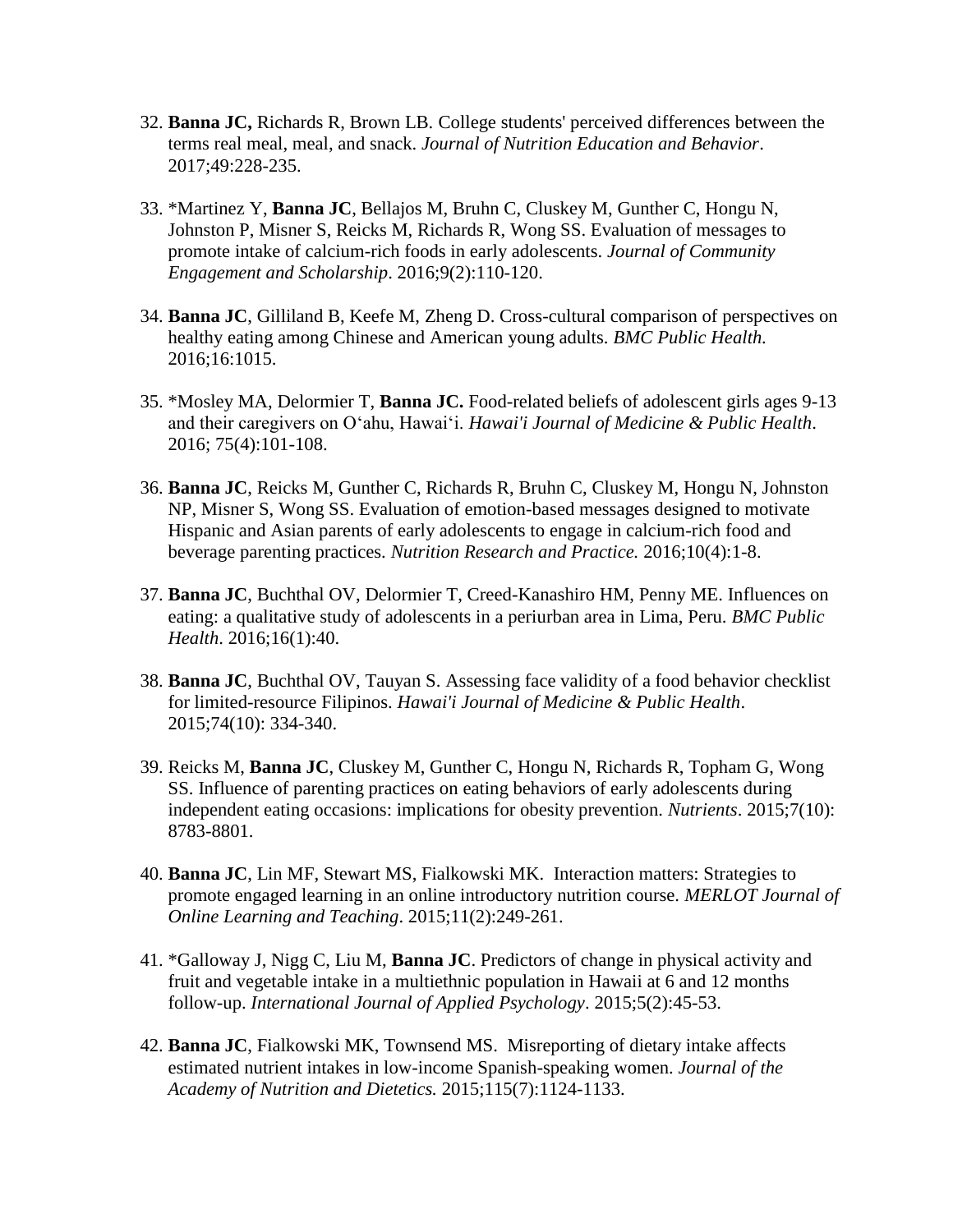- 43. **Banna JC**, Kaiser LL, Drake C, Townsend MS.Acculturation, physical activity and television viewing in Hispanic women: Findings from the 2005 California Women's Health Survey. *Public Health Nutrition*. 2012;15(2):198-207.
- 44. **Banna JC**, Townsend MS. Assessing factorial and convergent validity and reliability of a food behaviour checklist for Spanish-speaking participants in U.S. Department of Agriculture nutrition education programmes. *Public Health Nutrition.* 2011;14(7):1165- 1176.
- 45. **Banna JC**, Keim NL, Townsend MS. Assessing face validity of a physical activity questionnaire for Spanish-speaking women in California. *Journal of Extension*. 2011;vol 49 (5):5FEA6. Available at<http://www.joe.org/joe/2011october/a6.php>
- 46. **Banna JC**, Vera Becerra LE, Kaiser LL, Townsend MS. Using qualitative methods to improve questionnaires for Spanish speakers: Assessing face validity of a food behavior checklist. *Journal of the American Dietetic Association*. 2010;110:80-90.

#### **OTHER JOURNAL ARTICLES** (\*STUDENT PARTICIPATION)

- 1. Bersamin A, Hernandez-Garbanzo Y, Atoloye A, Gonzalez J, Rios-Castillo I, May Oo T, **Banna JC**, El Shikieri A, Bonsi E. Growing our commitment to promoting fruits and vegetables: looking beyond the international year of fruits and vegetables 2021. *Journal of Nutrition Education and Behavior*. 2021; 53(11):909-910.
- 2. \*Suzuki A, **Banna JC**. Improving diet quality for chronic disease prevention with okara "food waste." *American Journal of Lifestyle Medicine*. 2021;15(1):14-18.
- 3. \*Araujo Almeida V, Seto T, **Banna JC**. Considerations for measurement of sodium intake. *American Journal of Lifestyle Medicine*. 2020;14(6):585-588.
- 4. \*Bennett J, \*Deslippe A, \*Crosby C, Belles S, **Banna J**. Electrolytes and cardiovascular disease risk. *American Journal of Lifestyle Medicine*. 2020;14(4):361-365.
- 5. \*Holmes H, \*Araujo Almeida V, Boushey C, **Banna JC**. Use of technology for dietary assessment in immigrant populations. *American Journal of Lifestyle Medicine*. 2019;14(2):118-121.
- 6. McGlone K, **Banna JC**. A unique, innovative, easy-to-use program to improve young children's attitudes about and consumption of fruits and vegetables. *American Journal of Lifestyle Medicine*. 2019;14(1):24-27.
- 7. \*Keaulana S, Antonio M, \*Schoch H, **Banna JC**. A literature review of the role of mindfulness practices in nutrition for mothers and their children. *American Journal of Lifestyle Medicine*. 2019;13(6):533-536.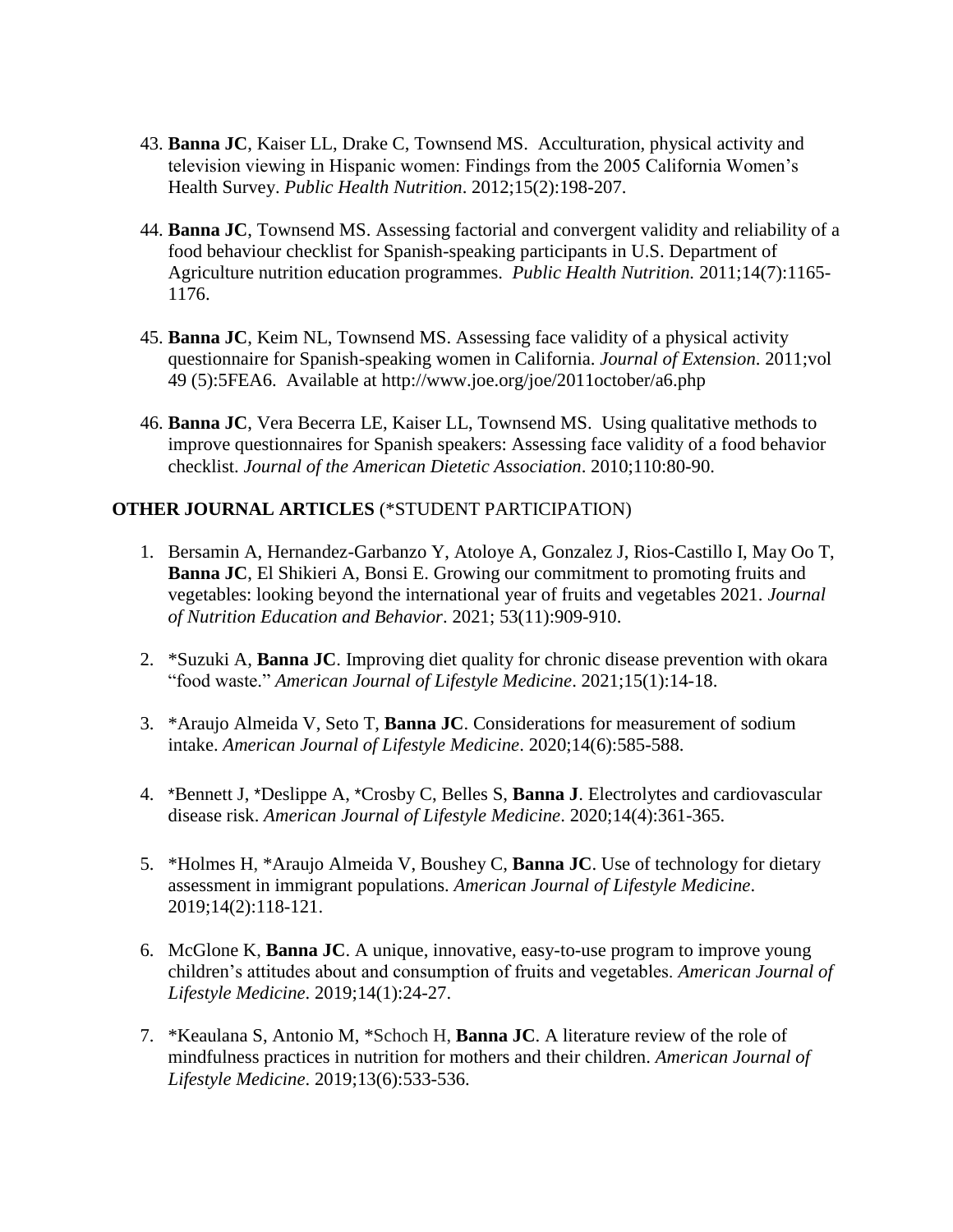- 8. **Banna JC**. Obesity prevention in children in Latin America through interventions using technology. *American Journal of Lifestyle Medicine*. 2019;13(2):138–141.
- 9. **Banna JC**. Considerations for evaluation of fruit and vegetable intake in low-literate Spanish-speaking participants in USDA food and nutrition education programs. *American Journal of Lifestyle Medicine*. 2019;13(3):235–238.
- 10. **Banna JC**. Awareness of cancer risk: variation in measurement approaches. *American Journal of Lifestyle Medicine*. 2018;12(3):211-214.
- 11. **Banna JC**. Considerations for evaluation of diabetes prevention programs in Hispanic adults in the US. *American Journal of Lifestyle Medicine*. 2018;12(1):21-24.

## **JOURNAL ARTICLES UNDER REVIEW** (\*STUDENT PARTICIPATION)

- 1. Palacios C, \*Huwaiken M, **Banna JC**. Effect of a text intervention during pregnancy on birth weight in participants of the WIC program in Hawaii. [Under review]
- 2. \*Asinobi M, Palacios C, Wu Y, **Banna JC**. Socio-demographic correlates of prepregnancy body mass index and gestational weight gain among low-income women in Hawaiʻi WIC. [Under review]
- 3. \*Odegard B, \*Ferguson MR, Naja F, Ayoub J, **Banna JC**. A qualitative investigation of the perceptions of complementary and alternative medicine among adults in Hawaiʻi. [Under review]
- 4. Gunther C, \*Schier H, Knopp M, **Banna JC.** Novel technologies for nutrition interventions in low-income populations: a scoping review. [Under review]

## **JOURNAL ARTICLES IN PREPARATION** (\*STUDENT PARTICIPATION)

- 1. Jaafar Z, Ayoub J, Hamadeh R, Baydoun S, Honein-AbouHaidar G, **Banna J**, Alameddine M, Naja F. A triangulated perspective for understanding CAM use in Lebanon: a qualitative study. [In preparation]
- 2. Sparks KS, Fialkowski MK, Gradinetti A, Nigg C, Li F, Wilkens L, **Banna JC**, Bersamin A, Paulino Y, Hattori-Uchima M, \*Aflague T, Coleman P, Deenik J, Fleming T, Novotny R. Acculturation and health status in the Children's Healthy Living Program (CHL) for Remote Underserved Minority Populations in the Pacific Region. [In preparation]
- 3. \*Suzuki A, \*Ariga Y, Lim E, **Banna JC.** Food involvement and variety seeking tendency in a diverse adult population. [In preparation]

## **PEER-REVIEWED CONFERENCE PROCEEDING PAPERS**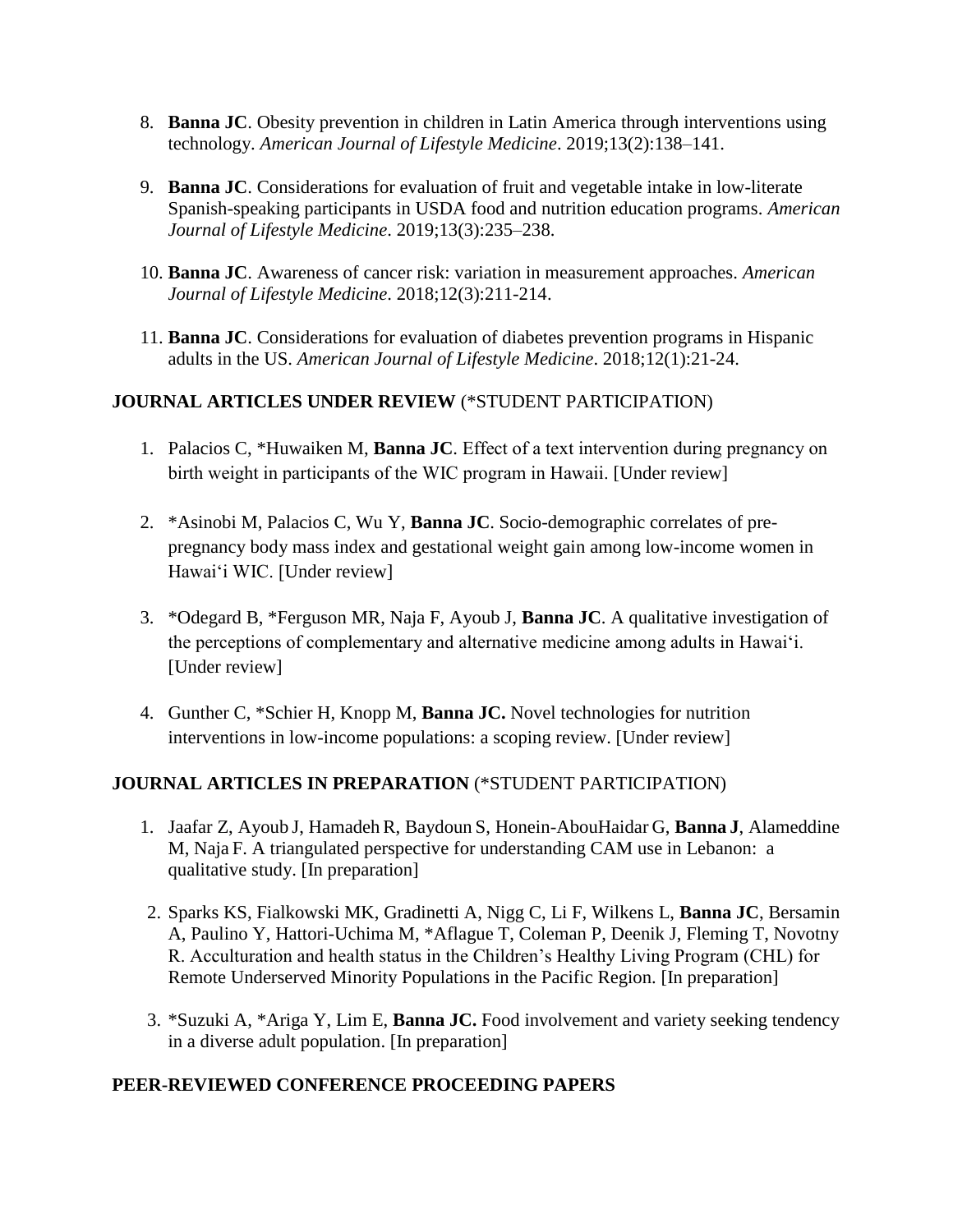1. **Banna JC**, Lin MF, Stewart MS, Fialkowski MK. Fostering Interaction in an Online Introductory Nutrition Course. Proceedings of the Education and E-learning Conference, Bangkok, Thailand. 2014.

## **ABSTRACTS PRESENTED** (\*STUDENT PARTICIPATION)

- 1. **Banna JC,** Campos M, \*Latimer S, Santiago E, Palacios C. Use of the infant diet quality index score (DQIS) for the identification of targets for nutritional intervention among infants of 4 to 6 months at risk of childhood obesity [poster presentation]. Nutrition 2021, online.
- 2. **Banna JC,** Wu Y, Palacios C. Socio-demographic correlates of pre-pregnancy body mass index and gestational weight gain among low-income women in Hawai'i WIC [poster presentation]. Nutrition 2020, online.
- 3. \*Holmes H, Palacios C, Wu Y, **Banna JC**. Effect of short message service on gestational weight gain in a low-income population [poster presentation]. Nutrition 2020, online.
- 4. \*Gibby C, Palacios, Campos M, \*Graulau RE, **Banna JC.** Acceptability of a text message-based intervention for obesity prevention in infants from Hawai'i and Puerto Rico WIC [oral presentation]. Annual Meeting of the Japan Society for Developmental Origins of Health and Disease, Tokyo, Japan, 2019.
- 5. \*Suzuki A, \*Ariga Y, Lim E, Ghorbani R**, Banna JC.** Food involvement and variety seeking tendency in a diverse adult population [poster presentation]. International Society for Behavioral Nutrition and Physical Activity Annual Meeting, Prague, Czech Republic, 2019.
- 6. \*Valdez D, Palacios C, **Banna JC**. Determining acceptability of a text-message based intervention to prevent excessive gestational weight gain in low-income women in Hawaii WIC [poster presentation]. Nutrition 2019, Baltimore, Maryland, 2019.
- 7. Palacios C, Campos M, **Banna JC**. Resultados de una intervención usando mensajes de textos en las prácticas de alimentación infantil y ganancia de peso en Puerto Rico y Hawái [oral presentation]. Latin American Conference of Nutrition (SLAN), Guadalajara, Mexico, 2018.
- 8. Campos M, **Banna JC**, \*Gibby C, \*Graulau RE, Palacios C. Acceptability of a text message-based intervention to prevent obesity in WIC infants [poster presentation]. [Addressing Health Disparities: The Role of Translational Research,](http://metrcconference.com/agenda.html) Meharry Translational Research Center (MeTRC), Nashville, Tennessee, 2018.
- 9. Anderson A, Richards R, Topham G, **Banna J**, Cluskey M, Gunther C, Hongu N, Jones C, Lora K, Misner S, Monroe-Lord L, Penicks C, Reicks M, Wong SS. Challenges in collecting pictorial data, characterizing quality and identifying foods in dietary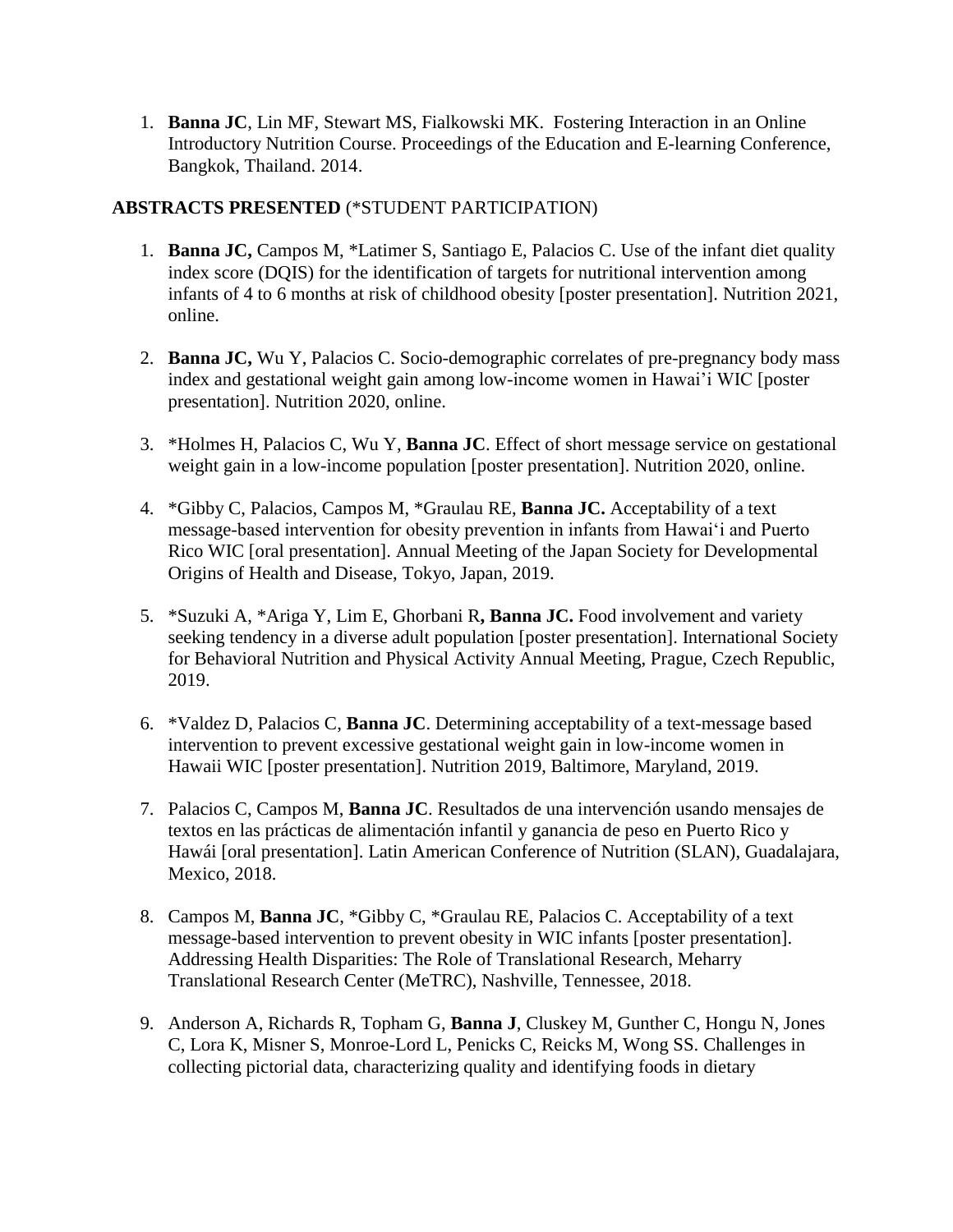assessment of early adolescents. Workshop on Innovative Technologies for Dietary Intakes Measurements. South Kensington, London, United Kingdom, 2018.

- 10. \*Suzuki A, Anderson A, Choi SY, Cluskey M, Gunther C, Hongu N, Jones B, Lora K, Misner S, Monroe-Lord L, Penicka C, Reicks M, Richards R, Topham G, Wong SS, **Banna JC**. Characterizing eating behavior during independent eating occasions among early adolescents in Hawaii [poster presentation]. Nutrition 2018, Boston, Massachusetts, 2018.
- 11. **Banna JC**, Richards R, Jones B, Anderson A, Cluskey M, Gunther C, Hongu N, Lora K, Misner S, Monroe-Lord L, Reicks M, Topham G, Wong SS, Lim E. Describing independent eating occasions among low-income adolescents ages 10-13 in the United States: a multi-state study [poster presentation]. Nutrition 2018, Boston, Massachusetts, 2018.
- 12. \*Zhao C, \*Panizza C, Chen S, \*Fox K, Boushey C, Shanks C, [Serrano](https://plus.google.com/u/0/105368062203464006354?prsrc=4) E, Zee J, Fialkowski M, **Banna JC**. Understanding barriers, motivators and perspectives on reduction of school lunch plate waste of early adolescents in the US [poster presentation]. Nutrition 2018, Boston, Massachusetts, 2018.
- 13. **Banna JC**, Gaspar-Oishi M, \*Valdez D, Palacios C. Development of short mobile messages for an intervention to prevent excessive gestational weight gain in low-income women in Hawai'i WIC [poster presentation]. Nutrition 2018, Boston, Massachusetts, 2018.
- 14. Reicks M, Davey C, Anderson A, **Banna JC**, Cluskey M, Gunther C, Jones B, Richards R, Topham G, Wong SS. Frequency of eating alone among adolescents, perceptions of parenting practices, and dietary intake: results from the FLASHE study [poster presentation]. Society for Nutrition Education and Behavior Annual Conference, Minneapolis, MN, 2018.
- 15. Byker Shanks C, **Banna J**, [Serrano](https://plus.google.com/u/0/105368062203464006354?prsrc=4) E, Chen S. Assessment of dietary quality through measurement of food waste among students at schools [oral presentation]. International Society for Behavioral Nutrition and Physical Activity Annual Meeting, Hong Kong, 2018.
- 16. \*Zhao C, \*Panizza C, Chen S, \*Fox K, Boushey C, Shanks C, [Serrano](https://plus.google.com/u/0/105368062203464006354?prsrc=4) E, Zee J, Fialkowski M, **Banna JC**. Reduction of school lunch plate waste of early adolescents in the us: identifying barriers, motivators and perspectives [poster presentation]. University of Hawai'i College of Tropical Agriculture and Human Resources Research Symposium. Honolulu, Hawai'I, 2018.
- 17. \*Gibby, C, Palacios, C, Lim, E, **Banna JC**. Association between maternal pregravid body mass index and breastfeeding discontinuation in Hawai'i and Puerto Rico WIC participants [poster presentation]. University of Hawai'i College of Tropical Agriculture and Human Resources Research Symposium. Honolulu, Hawai'i, 2018.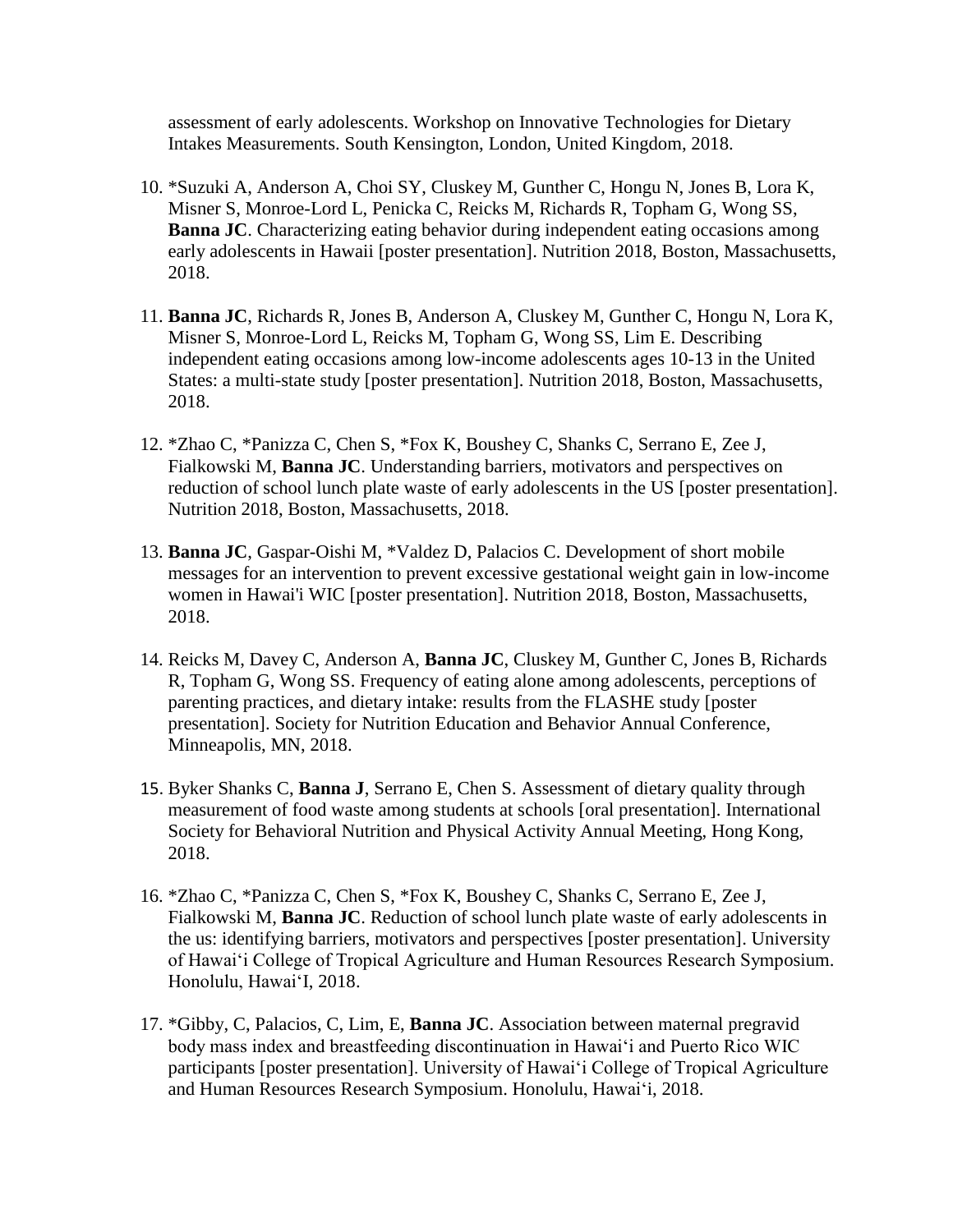- 18. \*Suzuki A, Anderson A, Choi SY, Cluskey M, Gunther C, Hongu N, Jones B, Lora K, Misner S, Monroe-Lord L, \*Penicka C, Reicks M, Richards R, Topham G, Wong SS, **Banna JC.** Characterizing eating behaviors of adolescents ages 10-13 in Hawaii while eating alone [oral presentation]. University of Hawai'i College of Tropical Agriculture and Human Resources Research Symposium. Honolulu, Hawai'i, 2018.
- 19. \*Valdez D, Palacios C, Gaspar-Oishi M, **Banna JC**. Preventing excessive gestational weight gain in low-income women in Hawai'i WIC: Development of short mobile messages for a nutrition education program [poster presentation]. UH Mānoa School of Nursing & Dental Hygiene Health Sciences Interdisciplinary Poster Festival. Honolulu, Hawai'i, 2018.
- 20. \*Suzuki A, Anderson A, Cluskey M, Ganganna P, Gunther C, Hongu N, Jones B, Litchfield R, Lora K, Misner S, Monroe-Lord L, \*Penicka C, Reicks M, Richards R, Topham G, Wong SS, **Banna JC**. Characterizing eating behavior during independent eating occasions among early adolescents in Hawaii [oral presentation]. East-West Center International Graduate Student Conference. Honolulu, Hawai'i, 2018.
- 21. \*Suzuki A, Choi SY, Lim E, Tauyan S, **Banna JC**. Evaluation of the factor structure of a food behavior checklist for low-income Filipinos [poster presentation]. International Society for Behavioral Nutrition and Physical Activity Annual Meeting, Victoria, BC, Canada, 2017.
- 22. \*Amore L, Buchthal OV, **Banna JC**. Let's talk food: identifying perceived barriers and enablers of healthy eating in college students in Hawai'i: a qualitative study using focus groups [poster presentation]. Undergraduate Showcase of Research and Creative Projects, Honolulu, Hawai'i, 2017.
- 23. \*Panizza C, \*Fox K, Boushey C, Shanks C, [Serrano](https://plus.google.com/u/0/105368062203464006354?prsrc=4) E, Zee J, Fialkowski M, **Banna JC**. Barriers, motivators and perspectives on minimizing lunchtime food waste of early adolescents in the National School Lunch Program [oral presentation]. Experimental Biology, Chicago, Illinois, 2017.
- 24. \*Suzuki A, Choi SY, Lim E, Tauyan S, **Banna JC**. Evaluation of internal consistency and test-retest reliability of a food behavior checklist for low-income Filipinos [poster presentation]. Experimental Biology, Chicago, Illinois, 2017.
- 25. Palacios C, Campos M, \*Gibby C, **Banna JC**. Multi-site trial using short mobile messages (SMS) to improve infant feeding practices among participants in the WIC program [poster presentation]. Experimental Biology, Chicago, Illinois, 2017.
- 26. \*Amore L, **Banna JC**. Let's talk food: identifying perceived barriers and enablers of healthy eating in college students in Hawai'i [poster presentation]. Experimental Biology, Chicago, Illinois, 2017.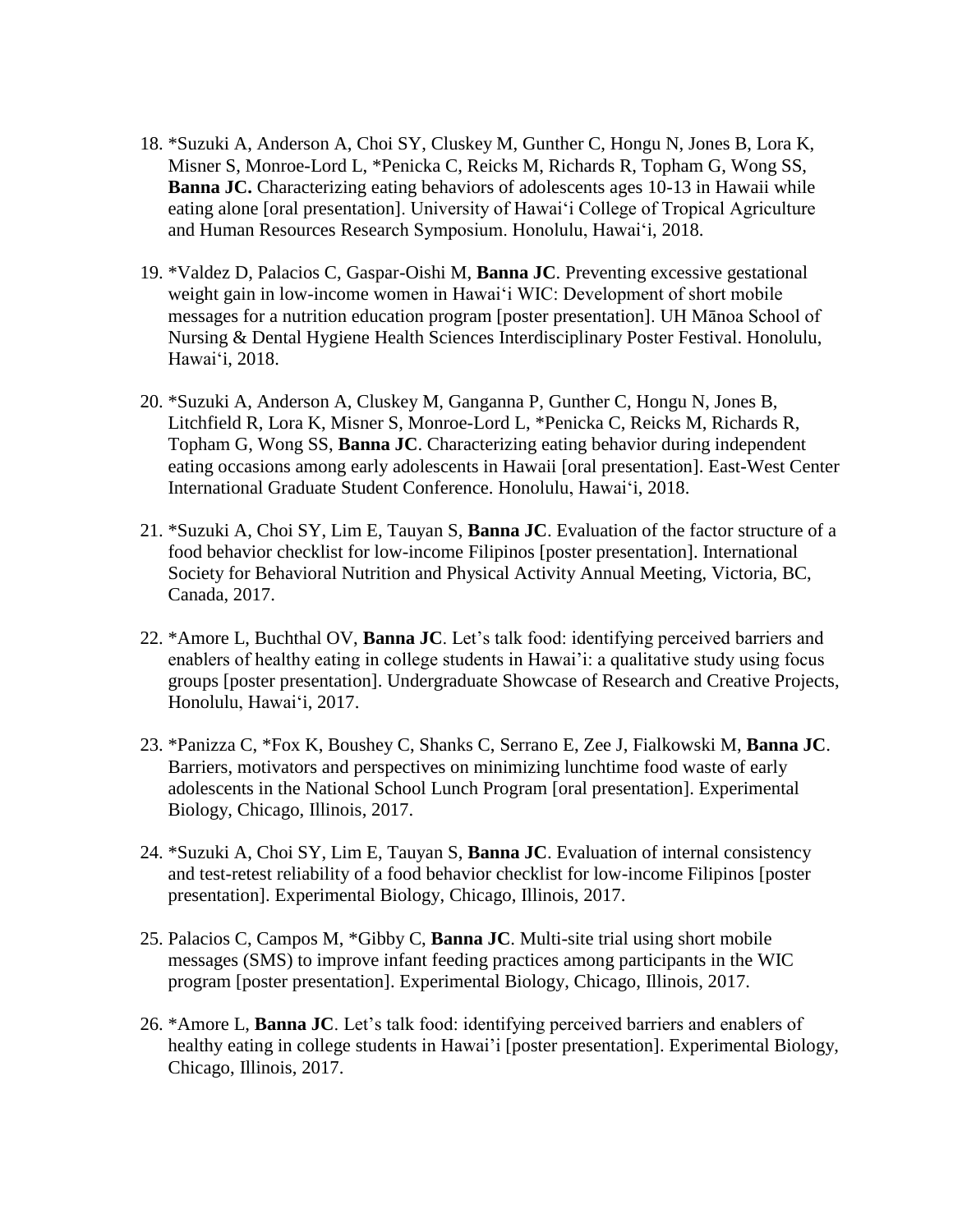- 27. \*Panizza C, \*Fox K, Boushey C, Shanks C, [Serrano](https://plus.google.com/u/0/105368062203464006354?prsrc=4) E, Zee J, Fialkowski M, **Banna JC**. Barriers, motivators and perspectives on minimizing lunchtime food waste of early adolescents in the National School Lunch Program [oral presentation]. University of Hawai'i College of Tropical Agriculture and Human Resources Research Symposium. Honolulu, Hawai'i, 2017.
- 28. \*Amore L, Buchthal OV, **Banna JC**. Understanding the enablers and barriers of healthy eating in college students in Hawai'i [oral presentation]. University of Hawai'i College of Tropical Agriculture and Human Resources Research Symposium. Honolulu, Hawai'i, 2017.
- 29. \*Suzuki A, Choi SY, Lim E, Tauyan S, **Banna JC**. Evaluation of factorial validity of a food behavior checklist for low-income Filipinos [poster presentation]. University of Hawai'i College of Tropical Agriculture and Human Resources Research Symposium. Honolulu, Hawai'i, 2017.
- 30. **Banna JC**, \*Panizza C, Boushey CJ, Delp E. A novel method to measure food waste: the mobile food record [poster presentation]. National Association of County Agricultural Agents Western Regional Annual Meeting and Professional Improvement Conference. Kailua-Kona, Hawai'i, 2016.
- 31. Banna JC, Tauyan S, Lim E. Evaluation of items on a food behavior checklist for lowincome Filipinos [oral presentation]. [Clinical Translational Research Infrastructure](http://ctrin.unlv.edu/)  [Network](http://ctrin.unlv.edu/) Annual Meeting. Las Vegas, Nevada, 2016.
- 32. \*Villiger RK, Boushey CJ, Yonemori K, RD, Novotny R, Fialkowski MK, Esquivel M, **Banna J**. How does Hawai'i stack up: Comparing nutrient intake in 2-8 year old participants in the Children's Healthy Living (CHL) program in Hawai'i to National Health and Nutrition Examination Survey (NHANES) [poster presentation]. University of Hawaii College of Tropical Agriculture and Human Resources Research Symposium. Honolulu, Hawaii, 2016.
- 33. **Banna JC**, \*Panizza C, Boushey CJ, Delp E, Lim E. Characterizing early adolescent food waste using the mobile food record [poster presentation]. Experimental Biology Conference. San Diego, California, 2016.
- 34. \*Panizza C, Boushey CJ, Delp E, Lim E, **Banna JC**. Examination of sociodemographic correlates of plate waste in early adolescent girls [poster presentation]. Experimental Biology Conference. San Diego, California, 2016.
- 35. \*Webster A, \*Gibby C, Gunther C, Lim E, \*Rose A, **Banna JC**. Assessing knowledge, attitudes, and practices concerning sodium intake in college students [poster presentation]. Experimental Biology Conference. San Diego, California, 2016.
- 36. Fialkowski MK, \*Gibson WJ, **Banna JC**, Stewart M, Lin G, Leon Guerrero R, Novotny R. Using YouTube to foster asynchronous interaction in an online introductory nutrition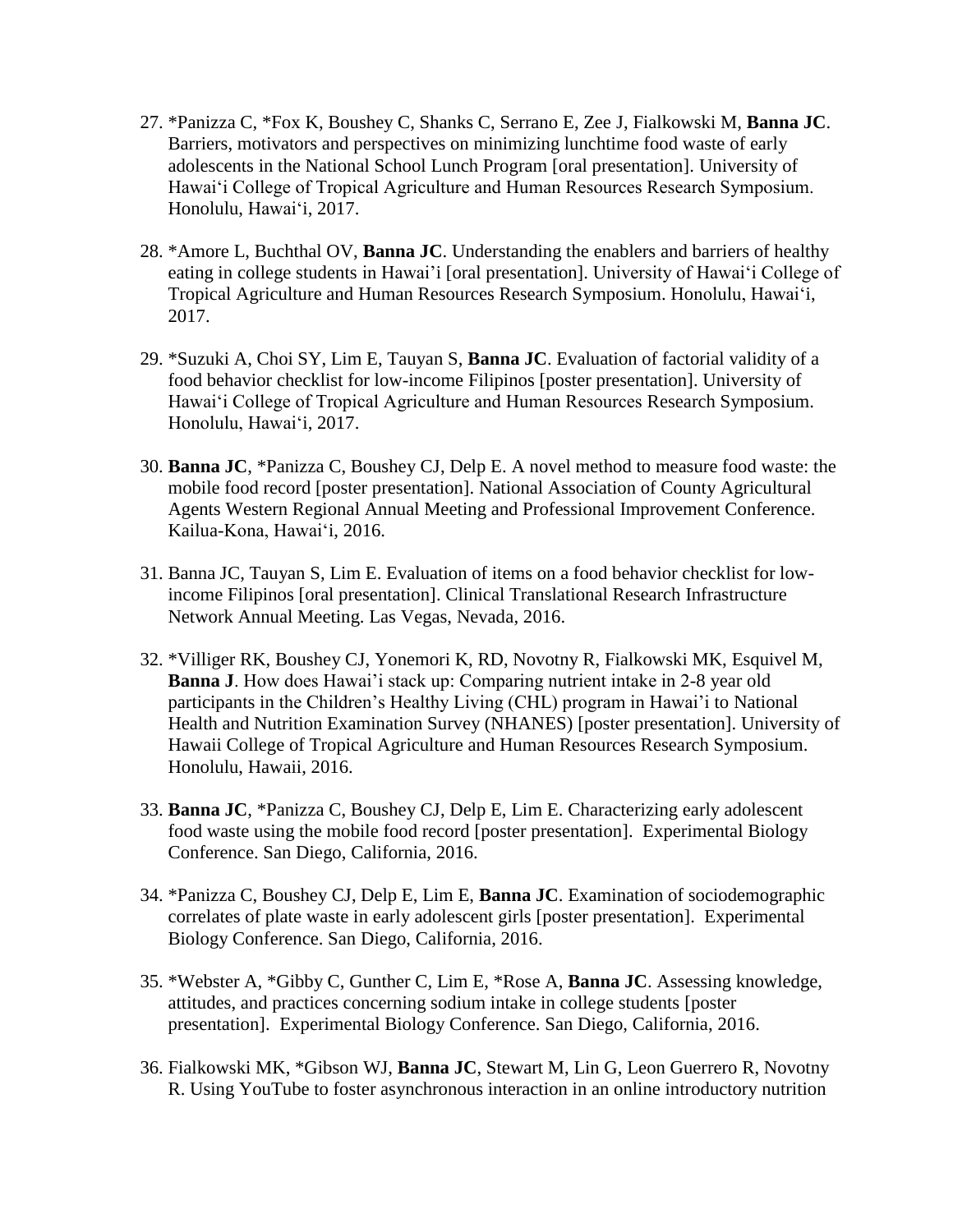course adapted for the Pacific region [poster presentation]. North American College and Teachers of Agriculture (NACTA) Conference. Athens, Georgia, 2015.

- 37. Fialkowski MK, \*Gibson WJ, \*Yiu E, **Banna JC**, Lin G, Stewart M, Leon Guerrero R, Novotny R. An online introductory nutrition course adapted for Hawai'i and the Pacific [poster presentation]. Society for Nutrition Education and Behavior. Pittsburgh, Pennsylvania, 2015.
- 38. **Banna JC**, Bersamin A. Completing an application for NIH R21 innovative measurement tools for community engaged research efforts [poster presentation]. [Clinical](http://ctrin.unlv.edu/)  [Translational Research Infrastructure Network](http://ctrin.unlv.edu/) Annual Meeting. Las Vegas, Nevada, 2015.
- 39. **Banna JC**, Buchthal OV, Tauyan S. Assessment of face validity of a food behavior checklist for limited-resource Filipinos [oral presentation]. [Clinical Translational](http://ctrin.unlv.edu/)  [Research Infrastructure Network](http://ctrin.unlv.edu/) Annual Meeting. Las Vegas, Nevada, 2015.
- 40. **Banna JC**, Gilliland B, Keefe M. Cross-cultural comparison of perspectives on healthy eating among Chinese and American undergraduate students [oral presentation]. International Society for Behavioral Nutrition and Physical Activity Annual Meeting. Edinburg, Scotland, 2015.
- 41. Reicks M, Banna JC, Gunther C, Richards R, Hongu N, Misner S, Cluskey M, Wong SS, Bruhn C. Motivating Hispanic and Asian parents to engage in practices promoting intake of calcium-rich foods and beverages by early adolescents [poster presentation]. Experimental Biology Conference. Boston, Massachusetts, 2015.
- 42. \*Mosley MA, Delormier T, **Banna JC.** Food-related beliefs and practices in adolescent girls ages 9-13 and their caregivers on Oʻahu, Hawaiʻi [oral presentation]. University of Hawaii College of Tropical Agriculture and Human Resources Research Symposium. Honolulu, Hawaii, 2015.
- 43. **Banna JC**, Buchthal OV, Delormier T, Penny ME, Creed-Kanashiro HM. The use of the pile sort method to understand food beliefs and classification systems in adolescents in peri-urban Lima, Peru [poster presentation]. World Congress of Public Health Nutrition. Las Palmas de Gran Canaria, Spain, 2014.
- 44. \*Mosley MA, Novotny R, **Banna JC**. Eating patterns in adolescent girls on Oʻahu change after one year [oral presentation]. University of Hawaii College of Tropical Agriculture and Human Resources Research Symposium. Honolulu, Hawaii, 2014.
- 45. \*Martinez Y, Bellajos M, Cluskey M, Johnston P, Reicks M, Richards R, Wong SS, Bruhn C, Gunther C, Misner S, **Banna JC**. Evaluation of messages to motivate parents to promote intake of calcium-rich foods in early adolescents [poster presentation]. Experimental Biology. San Diego, California, 2014.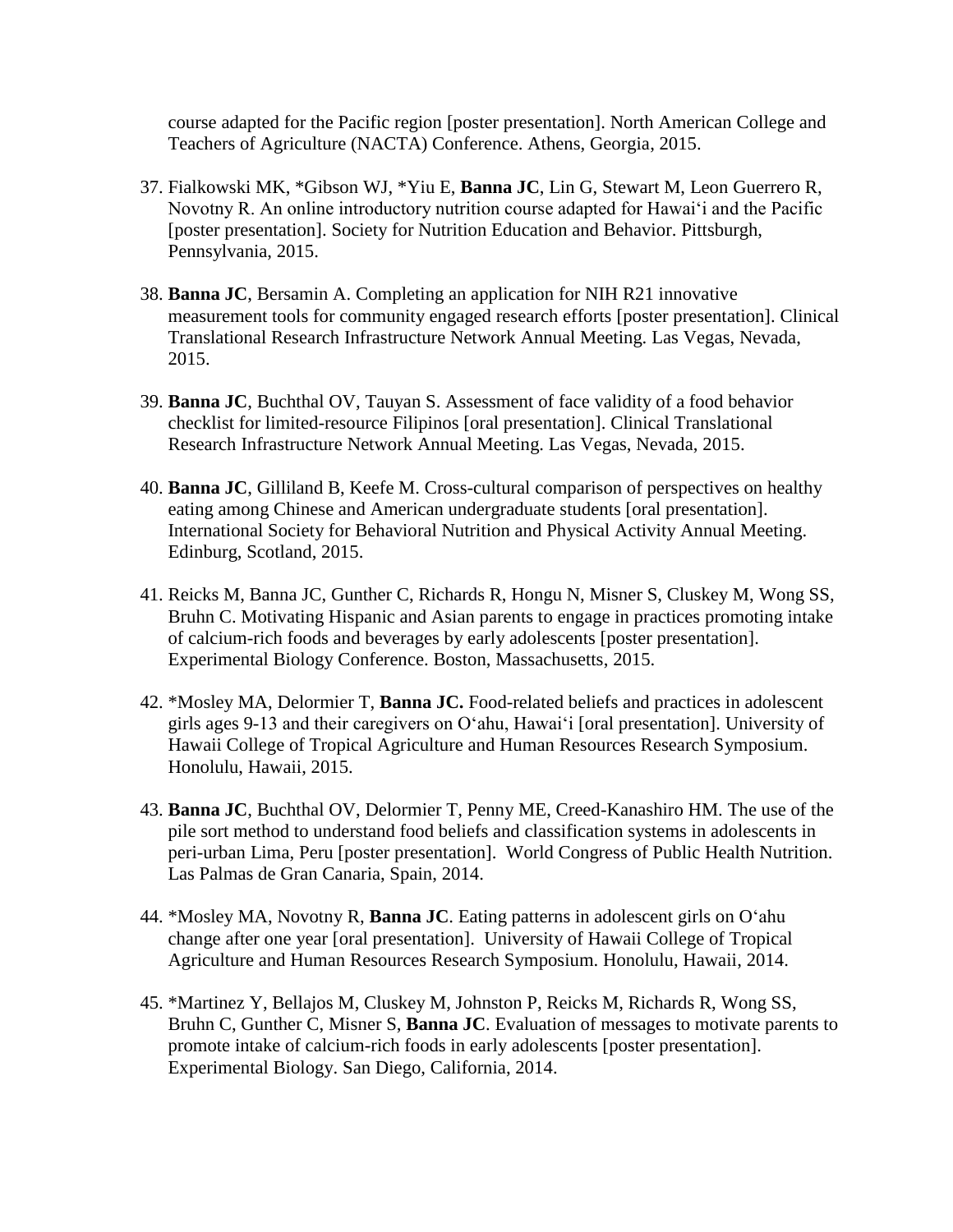- 46. **Banna JC**, Buchthal OV, Delormier T, Creed-Kanashiro HM, Penny ME. Influences on eating and physical activity: a qualitative study in adolescents in a periurban area in Lima, Peru [poster presentation]. Experimental Biology. San Diego, California, 2014.
- 47. Gunther C, **Banna JC**, Bruhn C, Cluskey M, Wong S, Richards R, Reicks M. Development and testing of fact- and emotion-based messages to motivate parents to engage in practices that promote intake of calcium among 10-13 year-old children [poster presentation]. Experimental Biology. San Diego, California, 2014.
- 48. \*Galloway J, Nigg C, **Banna JC**. Cost-benefit beliefs as predictors of behavior: a longitudinal study of fruit and vegetable intake and physical activity [poster presentation]. Experimental Biology. San Diego, California, 2014.
- 49. \*Gonzalez-Quezada D, **Banna JC**, Townsend MS. Evaluation of a short fat behavior scale for low-literate Spanish speakers [poster presentation]. International Society of Behavioral Nutrition and Physical Activity Annual Meeting. San Diego, California, 2014.
- 50. **Banna JC**, Townsend MS. Assessing fruit and vegetable consumption in limited resource Spanish-speaking audiences: findings from a food behavior checklist validation study [poster presentation]. International Society for Behavioral Nutrition and Physical Activity Annual Meeting. Ghent, Belgium, 2013.
- 51. \*Ordonez SS, Watters CA, Jars M, **Banna JC**, Takahashi I, Hayes D. Cultural influences on infant feeding practices in a low-income multi-ethnic population in Hawaii [poster presentation]. Undergraduate Research Opportunities Program Symposium. Honolulu, Hawaii, 2013.
- 52. **Banna JC**, Townsend MS, Kaiser LL, et al. Validation of a food behavior checklist for Spanish speakers [oral presentation]. Society for Nutrition Education Annual Conference. Atlanta, Georgia, 2008.
- 53. **Banna JC**, Vera Becerra LE, & Townsend MS. Assessing face validity of a physical activity questionnaire for Spanish speakers in California [poster presentation]. International Society of Behavioral Nutrition & Physical Activity Annual Meeting. Banff, Alberta, Canada, 2008.
- 54. **Banna JC**, Kaiser LL, Townsend MS. Physical activity, television watching and acculturation in Hispanic women: findings from the 2005 California Women's Health Survey [poster presentation]. American College of Sports Medicine Annual Meeting. Indianapolis, Indiana, 2008.
- 55. **Banna JC**, Kaiser LL, Townsend MS. The association between acculturation and obesity in Hispanic women: findings from the 2005 California Women's Health Survey [oral presentation]. Experimental Biology Conference. San Diego, California, 2008.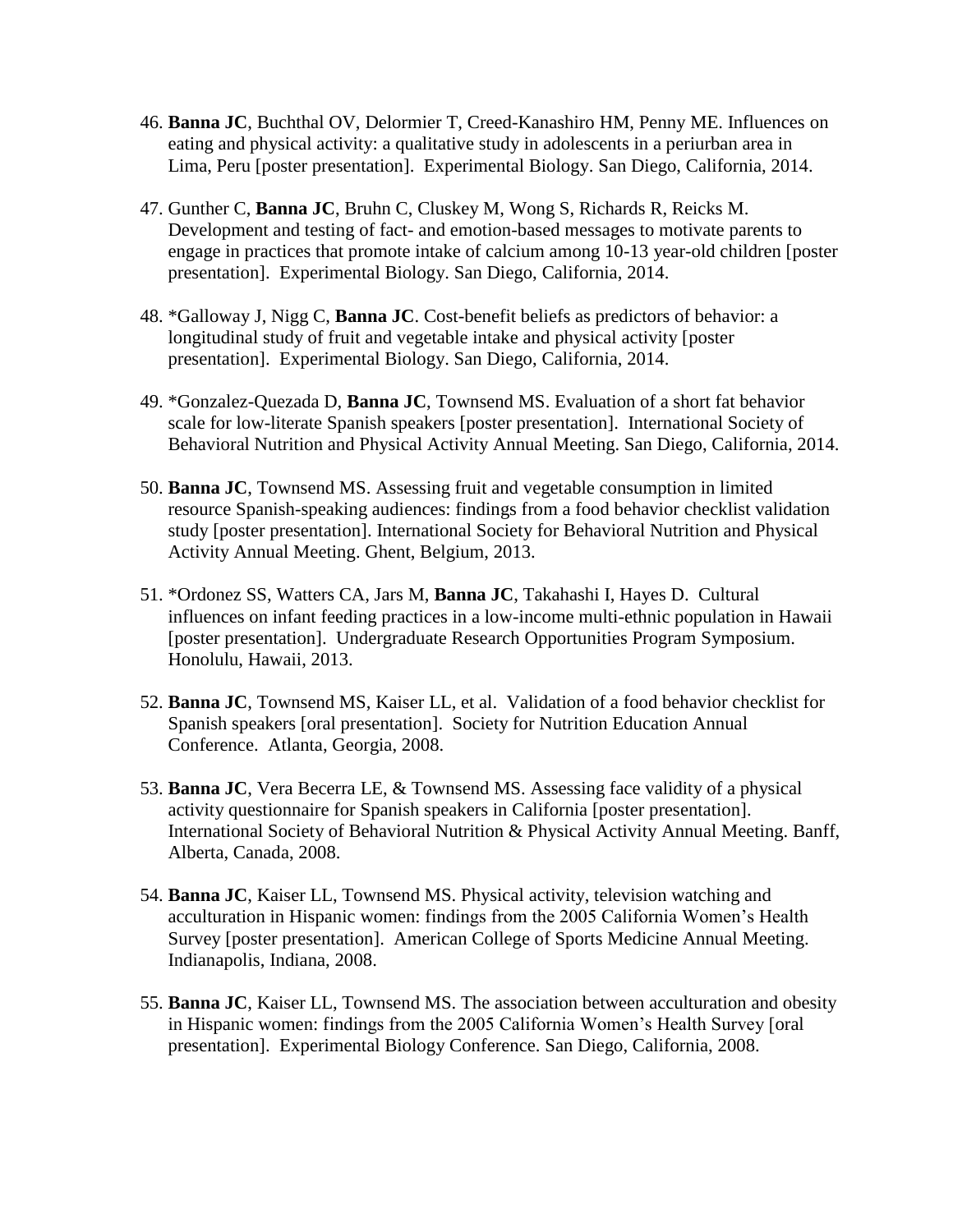56. **Banna JC**, Kaiser LL, Townsend MS. Acculturation and physical activity levels and barriers in Hispanic women: Findings from the 2005 California Women's Health Survey [poster presentation]. Active Living Research Annual Conference. Washington, DC, 2008.

## **GRANTS**

#### **RESEARCH GRANTS AWARDED**

- 2021-2022 **Nutrition in Food Retail Program Development** Academy of Nutrition and Dietetics **Banna J, Mentor—\$3,000**
- 2020-2021 **Testing the effectiveness of a unique, innovative, easy-to-use program on young children's attitudes about and consumption of fruits and vegetables** United States Department of Agriculture **Banna J, Co-PI** (Awardee Organization Katalyst Kreations, LLC)**—\$33,299**
- 2019-2020 **How does food insecurity affect mental health and academic performance among college students?** Undergraduate Research Opportunities Program **Banna J, Mentor** (Undergraduate PIs: Brenner, Noa & Khattra, Mehak)**—\$9,934**
- 2018-2019 **Can mHealth an app that measures skin carotenoid work as an optimal biomarker for health and key motivator for F&V intake?** Undergraduate Research Opportunities Program **Banna J, Mentor** (Undergraduate PIs: Chowdhury, Nahian & Langfelder, Gemady)**—\$9,000**
- 2018-2019 **A secondary data analysis of the quality of a unique diet quality index score with infants in Puerto Rico and Hawaii to assess diet quality.** Undergraduate Research Opportunities Program **Banna J, Mentor** (Undergraduate PI: Ramirez, Jessica)**—\$3,500**
- 2018-2019 **Perceptions and use of complementary and alternative medicine in Hawaii and Lebanon.** Undergraduate Research Opportunities Program **Banna J, Mentor** (Undergraduate PIs: Odegard, Brittany & Ferguson, Mollie)**— \$5,081**
- 2016-2019 **Child Health Assessment in the Pacific Summer (CHAPS) Fellowship**. United States Department of Agriculture. **Banna J, Student Mentor** (PI: Novotny, Rachel and Fialkowski, Marie)**— \$300,000**
- 2017-2018 **Preventing excessive gestational weight gain via short mobile messages in WIC**. National Institutes of Health. **Banna J, PI—\$66,000**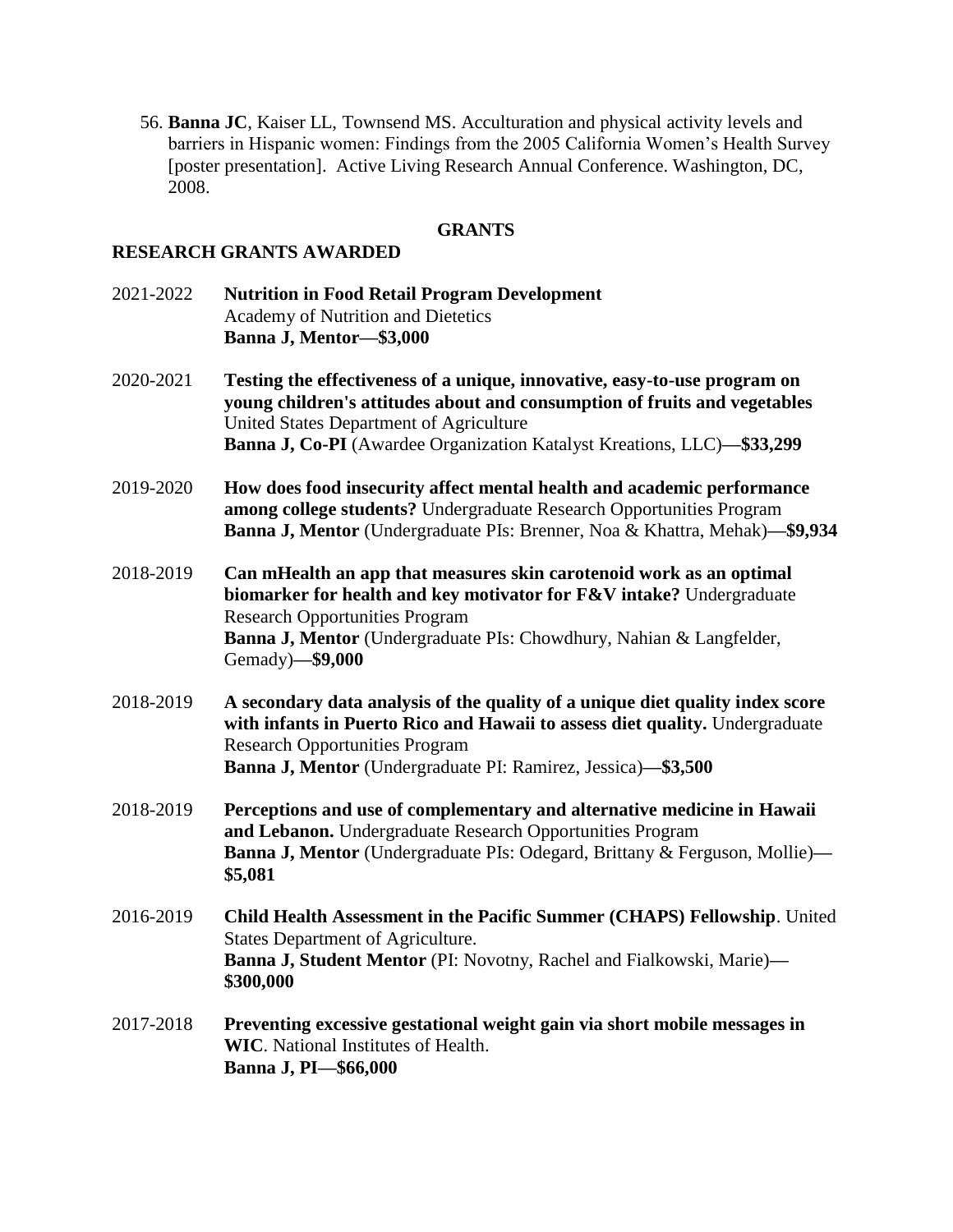| 2016-2017 | Let's Talk Food: Identifying Attitudes Toward Healthy Eating in College<br><b>Students.</b> Undergraduate Research Opportunities Program<br>Banna J, Mentor (Undergraduate PI: Amore, Lucia)-\$3,473   |
|-----------|--------------------------------------------------------------------------------------------------------------------------------------------------------------------------------------------------------|
| 2015-2018 | <b>SNAP and EFNEP Nutrition Education and Obesity Prevention Center of</b><br><b>Excellence.</b> United States Department of Agriculture.<br>Banna J, Collaborator (PI: Stephenson, Laura)-\$1,640,000 |
| 2015-2016 | Evaluation of a food behavior checklist for low-income Filipinos. National<br>Insitutes of Health.<br>Banna J, PI-\$13,749                                                                             |
| 2015-2016 | Multi-site trial using short mobile messages (SMS) to improve infant weight<br>in low-income minorities. National Insitutes of Health.<br>Banna J, PI-\$50,000                                         |
| 2015-2017 | Minimizing Food Waste in Adolescents: Understanding Perspectives to<br><b>Inform Message Design.</b> United States Department of Agriculture.<br>Banna J, PI-\$79,238                                  |
| 2014-2015 | Development of a Food Behavior Checklist for Limited-Resource Filipinos.<br>National Insitutes of Health.<br>Banna J, PI-\$29,949                                                                      |
| 2013-2015 | Attitudes on Diet and Physical Activity in Early Adolescents and Influence<br>on Weight and Dietary Intake. United States Department of Agriculture.<br>Banna J, PI-\$79,106                           |
| 2007-2008 | Validation of a Food Behavior Checklist for Low-Income Spanish Speakers.<br>Public Health Institute.<br>Banna J, graduate student researcher (PI: Townsend, Marilyn) - \$96,000                        |
|           |                                                                                                                                                                                                        |

#### **TRAVEL GRANTS**

- 2019 University Research Council, Travel Award, Annual Meeting of the Japan Society for Developmental Origins of Health and Diseases, Tokyo, Japan. 2015 Federation of American Societies for Experimental Biology (FASEB)/Maximizing Access to Research Careers (MARC) Program, Travel Award for one undergraduate mentee, Experimental Biology, San Diego, California.
- 2014 University Research Council, Travel Award, World Congress of Public Health Nutrition, Las Palmas, Gran Canaria.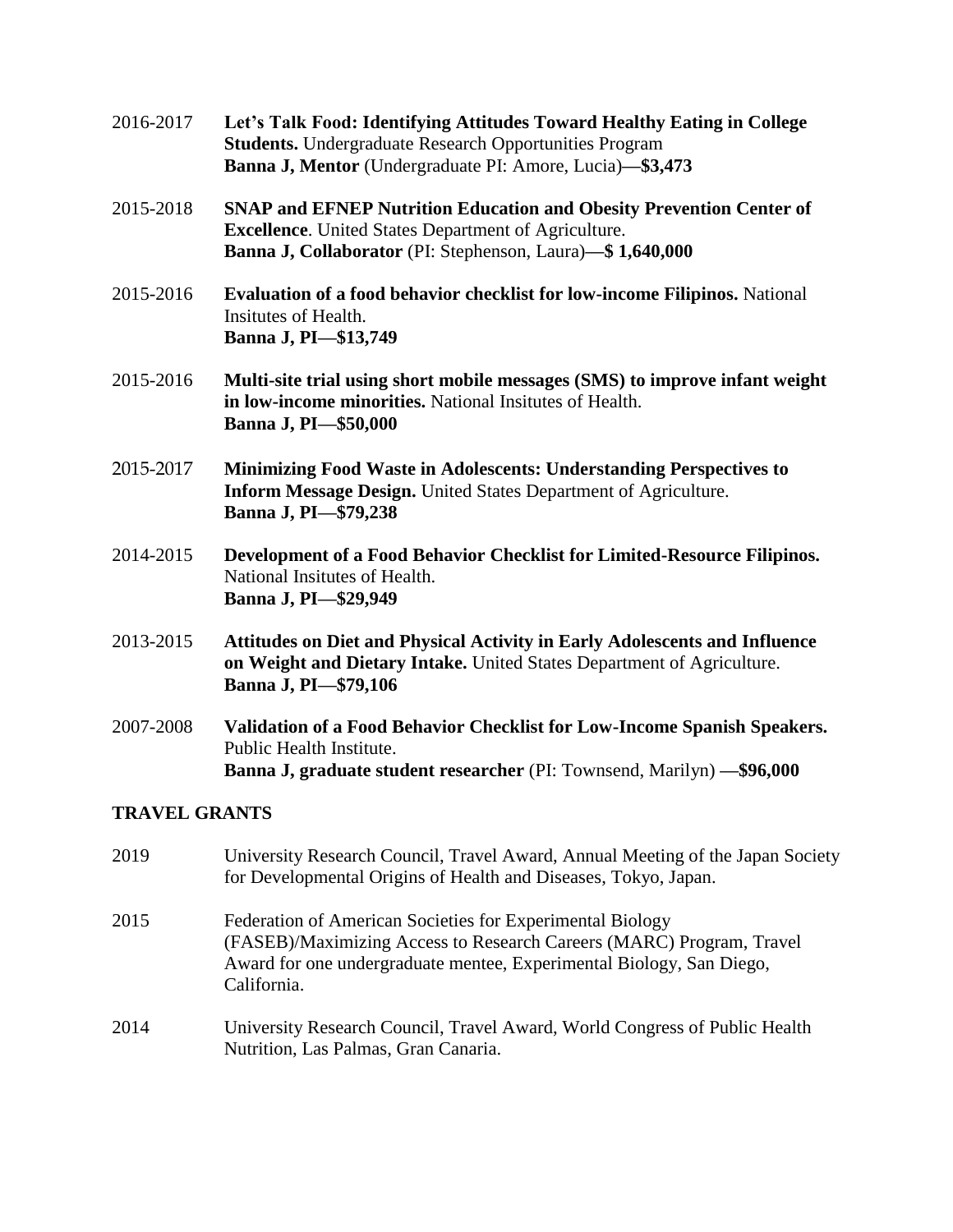| 2014                | Federation of American Societies for Experimental Biology<br>(FASEB)/Maximizing Access to Research Careers (MARC) Program, Travel<br>Award for two undergraduate mentees, Experimental Biology, San Diego,<br>California. |
|---------------------|---------------------------------------------------------------------------------------------------------------------------------------------------------------------------------------------------------------------------|
| 2014                | University Research Council, Travel Award, Experimental Biology, San Diego,<br>California.                                                                                                                                |
| 2013                | University Research Council, Travel Award, International Society for Behavioral<br>Nutrition and Physical Activity, Ghent, Belgium.                                                                                       |
| <b>OTHER GRANTS</b> |                                                                                                                                                                                                                           |

| 2018 | Fulbright Specialist grant, Funding to provide training in instruction to faculty at<br>Universidad Veritas, Costa Rica                         |
|------|-------------------------------------------------------------------------------------------------------------------------------------------------|
| 2017 | National Research Mentoring Network Proposal Preparation Program (NRMN-<br>P3), Funding to participate in coaching groups at University of Utah |
| 2016 | Mountain West Clinical Translational Research - Infrastructure Network (CTR-<br>IN), Funding to attend CTR-IN Grant Writing Workshop            |
| 2015 | Mountain West Clinical Translational Research Infrastructure Network (CTR-IN),<br><b>Award for Visiting Scholars Program</b>                    |
| 2013 | Academy of Nutrition and Dietetics, Affiliate Speaker Grant for Hawaii Dietetic<br><b>Association 2014 Annual Spring Conference</b>             |

#### **PROFESSIONAL SERVICE/HONORS (SELECTED)**

#### **UNIVERSITY**

- 2021-present Mentor, Anuenue Connection Program
- 2017-present Member, Honors Council
- 2019-2021 Senator, Manoa Faculty Senate
- 2017 Judge, UHM Honors Program and Undergraduate Research Opportunities Program Spring Research Symposia Series
- 2016 Judge, UHM Honors Program and Undergraduate Research Opportunities Program Spring Research Symposia Series
- 2015 Volunteer, Weigh the Waste event at Hale Aloha Café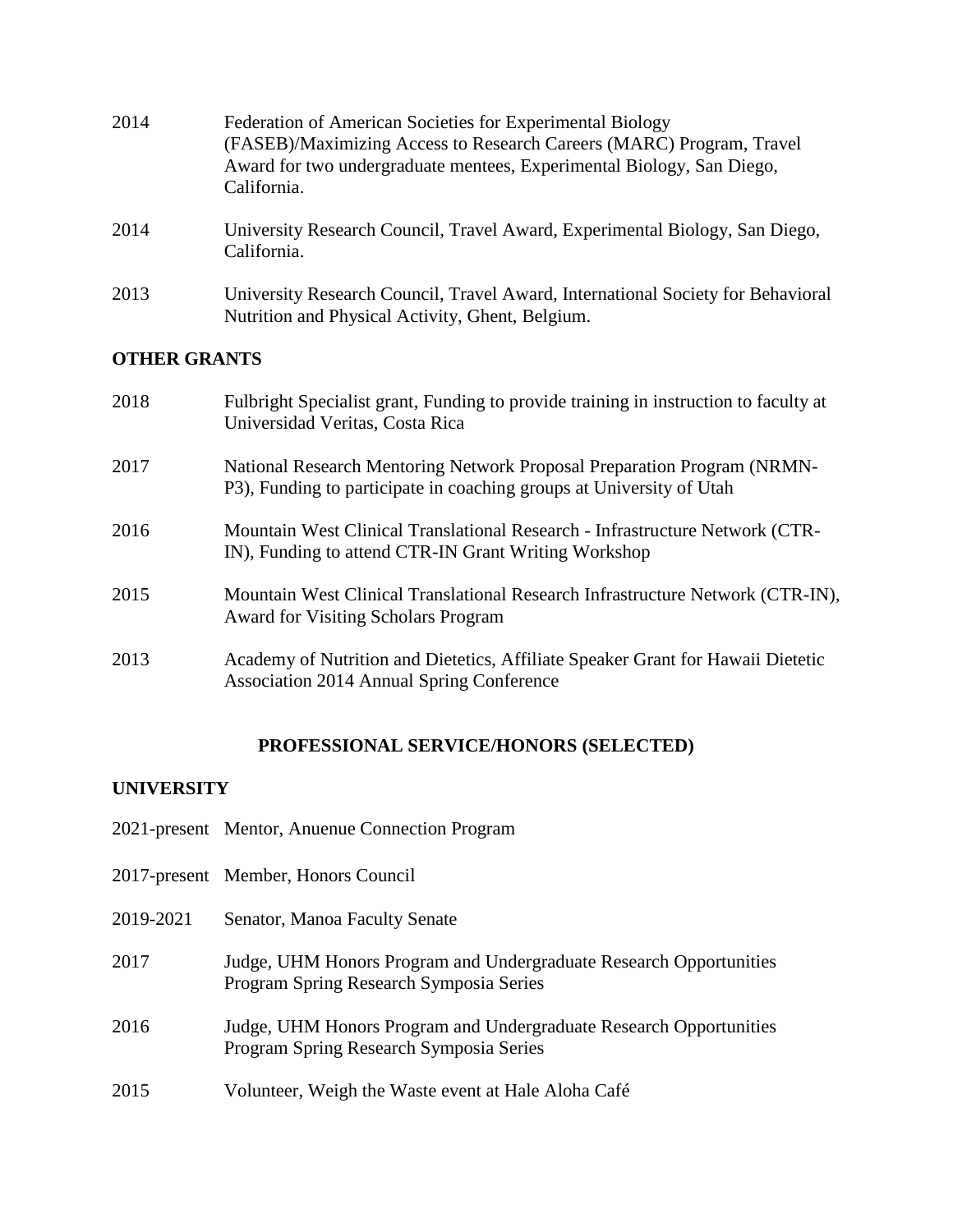| 2014 | Judge, UHM Honors Program and Undergraduate Research Opportunities<br>Program Spring Research Symposia Series |  |  |  |  |
|------|---------------------------------------------------------------------------------------------------------------|--|--|--|--|
| 2013 | Judge, Proposal Conference, Honors Program & Undergraduate Research                                           |  |  |  |  |

2013 Representative for Food Science and Human Nutrition (FSHN), Manoa Experience new student preview day.

#### **COLLEGE**

- 2014-2018 College of Tropical Agricultural and Human Resources (CTAHR) Faculty Senator, Representing the Department of Human Nutrition, Food and Animal Sciences (HNFAS).
- 2013-2018 Judge, CTAHR Student Research Symposium.

Opportunities Program.

2013 Representative, CTAHR New Student Orientation.

## **DEPARTMENTAL**

- 2016-present Member, HNFAS Curriculum Committee.
- 2012-present Member, Department Dietetics Advisory Committee, HNFAS/CTAHR.
- 2012-present Associate Graduate Faculty Member-Nutrition.
- 2021 Interviewer, HNFAS Stakeholders, Strategic Planning
- 2016-2018 Chair, Nutrition PhD Program.
- 2015-2018 Chair, MS Program in Nutritional Sciences.
- 2015-2018 Assessment Coordinator, MS Program in Nutritional Sciences.
- 2014-2018 Representative for Graduate Committee on Chair's Advisory Board
- 2014-2018 Chair, Graduate Committee.
- 2017 Director, Didactice Program in Dietetics
- 2016 Representative, MS in Nutritional Sciences program, American Society for Nutrition Reception for the Membership and University Mixer, Experimental Biology Meeting.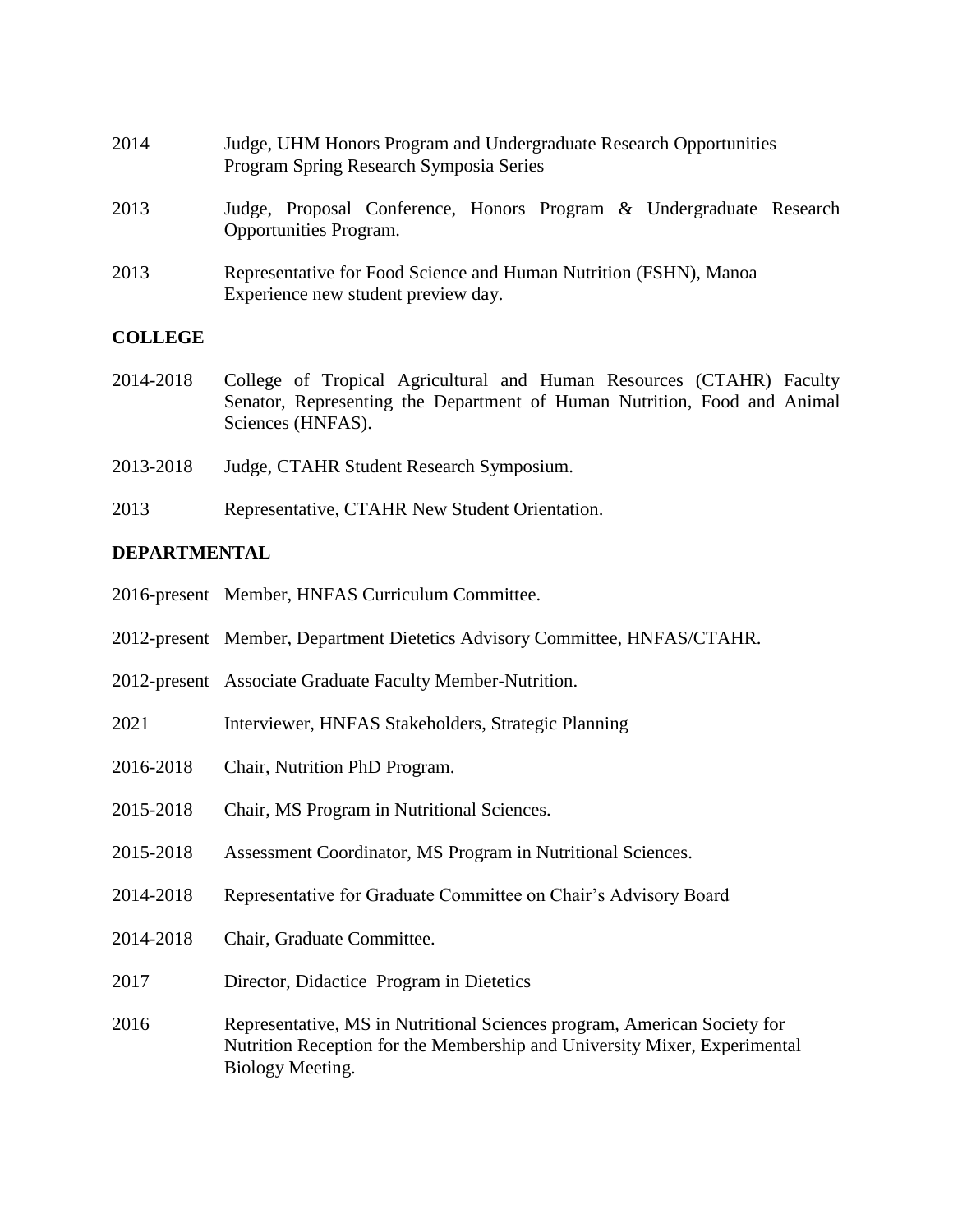| 2015      | Member, Human Nutrition Lecturer Search Committee, FSHN/CTAHR.                                                                          |
|-----------|-----------------------------------------------------------------------------------------------------------------------------------------|
| 2015      | Representative for Nutritional Sciences MS and PhD programs at Manoa Career<br>Center's Graduate & Law Schools Fair.                    |
| 2015      | Representative for Nutritional Sciences MS and PhD programs at Grad Fair<br>hosted by Associated Students of the University of Hawai'i. |
| 2012-2015 | Member and Chair (9/14-3/15), Department Policies and Procedures Committee,<br>HNFAS/CTAHR.                                             |
| 2013      | Member, Human Nutrition Assistant Professor Search Committee,<br>FSHN/CTAHR.                                                            |

## **COMMUNITY**

| 2017      | Volunteer, Kokua Market                                                                                                                                    |
|-----------|------------------------------------------------------------------------------------------------------------------------------------------------------------|
| 2014-2016 | Secretary, Mid-Pacific Road Runners Club.                                                                                                                  |
| 2013-2016 | Judge, Hawaii State Science & Engineering Fair.                                                                                                            |
| 2013-2015 | Judge, Honolulu District Science Fair.                                                                                                                     |
| 2013      | Volunteer, advised visiting Japanese students from Ritsumeikan University.                                                                                 |
| 2013      | Judge, Hawaii Association of Independent Schools (HAIS) District Science Fair.                                                                             |
| 2009      | Volunteer, Upper Manhattan Health Fair, Community Association of Progressive<br>Dominicans (ACDP). Presented nutrition information in English and Spanish. |

## **PROFESSIONAL SERVICE**

- 2014-present **Chair**, Social Media Committee, American Society for Nutrition, Nutrition Education and Behavioral Sciences Research Interest Section
- 2020-2021 **Past Chair**, Division of International Nutrition Education, Society for Nutrition Education and Behavior
- 2019-2020 **Chair**, Division of International Nutrition Education, Society for Nutrition Education and Behavior
- 2015-2017 **Co-chair** (2015-2016) & **Chair** (2016-2017), USDA National Institute of Food and Agriculture Multistate Research Group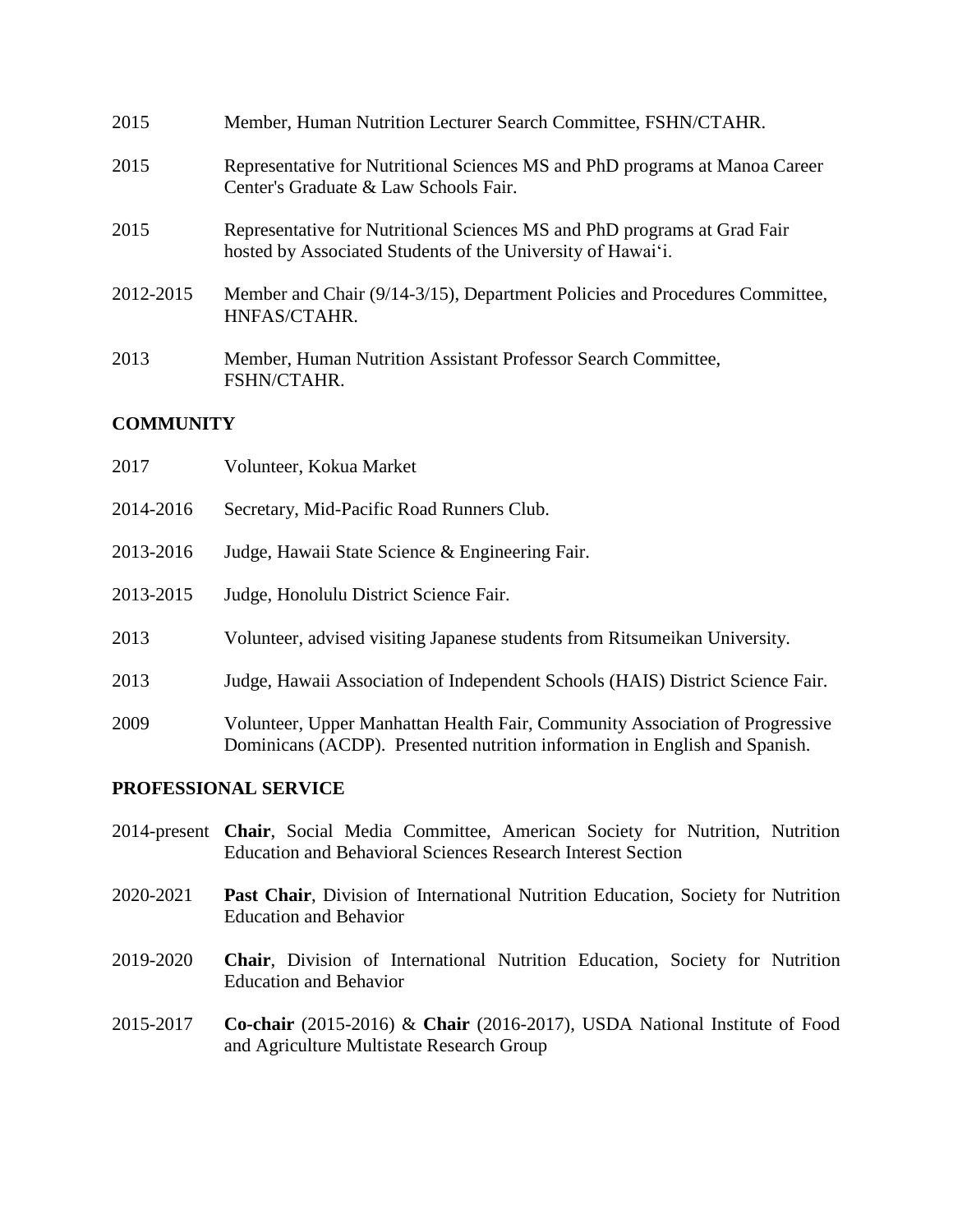- 2016 **Chair**, Nutrition Education and Behavior Change Mini-Symposium, Nutrition Education and Behavioral Sciences Research Interest Section, Experimental Biology Annual Meeting.
- 2015-2016 **Reviewer**, Mountain West Clinical and Translational Research –Infrastructure Network (CTR-IN) Pilot Grants
- 2016 **Reviewer**, Montana State University's Scholarship and Creativity Grants program
- 2013-2015 **Co-chair**, Council for Professional Issues (CPI), Hawaii Dietetic Association.
- 2015 **Reviewer**, Academy of Nutrition and Dietetics Practice Paper: Promoting Ecological Sustainability within Food Systems
- 2015 **Chair**, Nutrition Education: Developing Healthy Eating and Physical Activity Behaviors Across the Lifespan Mini-Symposium, Nutrition Education and Behavioral Sciences Research Interest Section, Experimental Biology Annual Meeting.
- 2015 **Organizer and Presenter**, Qualitative Research Methods Workshop Team, American Society for Nutrition, Nutrition Education and Behavioral Sciences Research Interest Section, Experimental Biology Annual Meeting.
- 2014 **Ad hoc abstract reviewer** for the Experimental Biology 2015 Annual Meeting.
- 2014 **Ad hoc abstract reviewer** for the International Society for Behavioral Nutrition and Physical Activity 2015 Annual Meeting (ISBNPA).
- 2013 **Advocacy Volunteer**, American Heart Association. Participated in Healthy Communities Hawai`i Planning Meeting addressing obesity-related policy issues.
- 2013 **Ad hoc abstract reviewer** for the International Society for Behavioral Nutrition and Physical Activity 2013 Annual Meeting (ISBNPA).
- 2012 **Contributor**, Spanish Translation Workgroup through the USDA's Food and Nutrition Service (FNS). Reviewed core messages developed by FNS and translation of messages into Spanish, along with EFNEP, SNAP-Ed coordinators.
- 2010 **Contributor**, JO Magazine. Composed article "Eat and Run" on appeal of fast food among university students in Amman, Jordan.
- 2008-2009 **Communications Officer**, Division of International Nutrition Education (DINE), Society for Nutrition Education.

#### **SELECTED HONORS**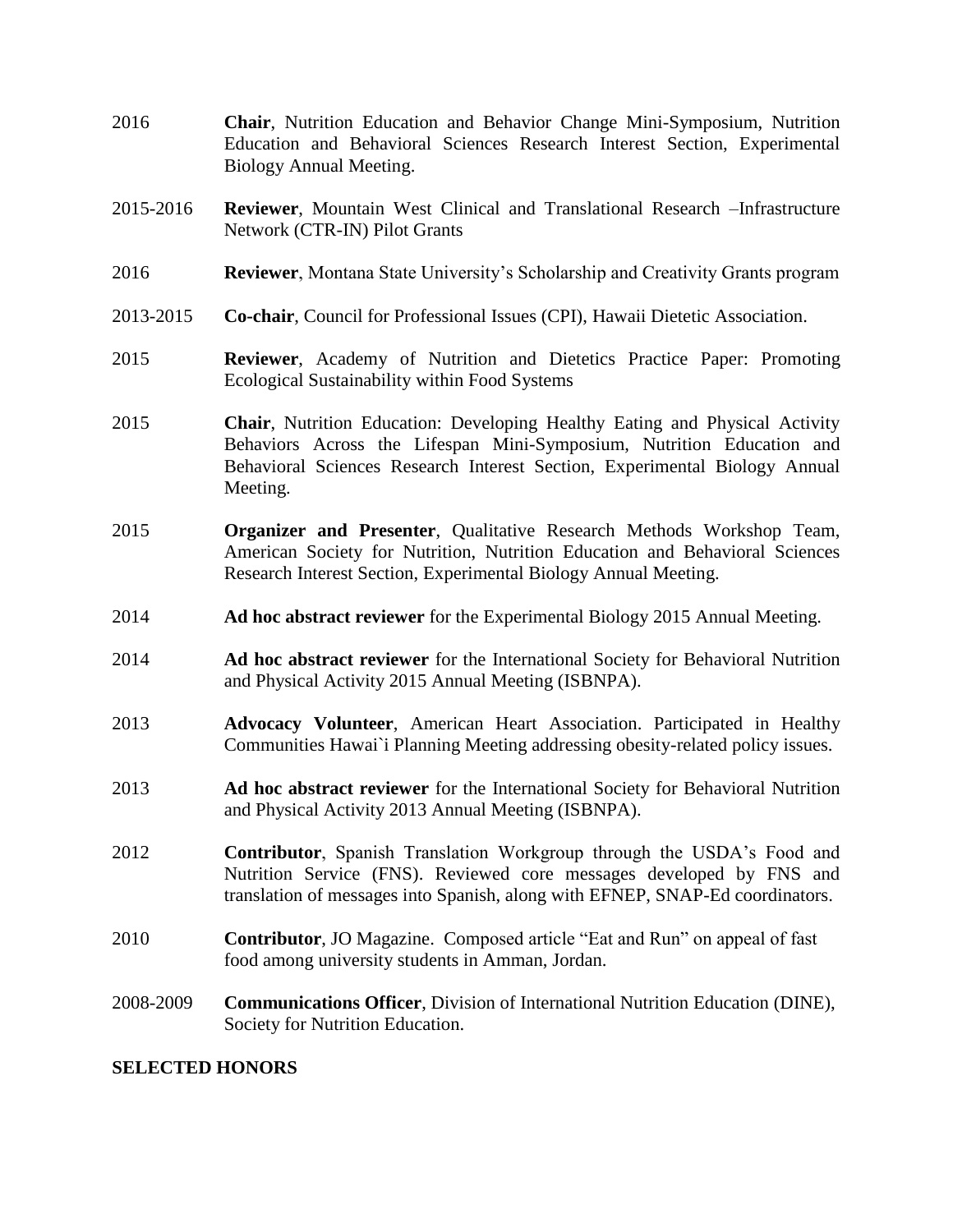| 2020 | Mid-Career Award, Nutrition Education and Behavioral Science Research Interest<br>Section, American Society for Nutrition                                   |  |  |  |  |
|------|-------------------------------------------------------------------------------------------------------------------------------------------------------------|--|--|--|--|
| 2018 | Early Career Award, Nutrition Education and Behavioral Science Research<br><b>Interest Section, American Society for Nutrition</b>                          |  |  |  |  |
| 2016 | Nominee, University of Hawaii Excellence in Teaching Award                                                                                                  |  |  |  |  |
| 2015 | Nominee, University of Hawaii Frances Davis Award for Excellence in<br>Undergraduate Teaching in the College of Tropical Agriculture and Human<br>Resources |  |  |  |  |
| 2009 | New York Presbyterian Hospital Falcon Award for Service Excellence.                                                                                         |  |  |  |  |
| 2008 | New York State Dietetic Association Scholarship, American Dietetic Association<br>Foundation.                                                               |  |  |  |  |
| 2008 | Emerging Investigator Award, Community and Public Health Nutrition Research<br>Interest Section, American Society for Nutrition, Experimental Biology.      |  |  |  |  |

## **PROFESSIONAL ASSOCIATIONS**

| 2016-present Society for Nutrition Education and Behavior                         |
|-----------------------------------------------------------------------------------|
| 2013-present International Society for Behavioral Nutrition and Physical Activity |
| 2012-present Hawaii Dietetic Association                                          |
| 2007-present Academy of Nutrition and Dietetics                                   |

# **TEACHING EXPERIENCE**

# **SELECTED COURSES TAUGHT IN HUMAN NUTRITION, UNIVERSITY OF HAWAII**

| Crs No. | Course Title           | Credits | No.Stud. |
|---------|------------------------|---------|----------|
| 185     | Science of Human Nutr. | 3       | 116      |
| 451     | Community Nutr.        | 3       | 25       |
| 699     | Dir. Rdg. & Res.       |         | 2        |
| 499     | Dir. Rdg. & Res.       | 6       | 4        |
| 185     | Science of Human Nutr. | 3       | 27       |
| 452     | Nutr. Education        | 3       | 23       |
| 682     | Child and Adoles Nutr. |         | 12       |
| 185     | Science of Human Nutr. | 3       | 56       |
| 451     | Community Nutr.        |         | 35       |
| 499     | Dir. Rdg. & Res.       |         | 3        |
| 452     | Nutr. Education        | 3       | 27       |
|         |                        |         |          |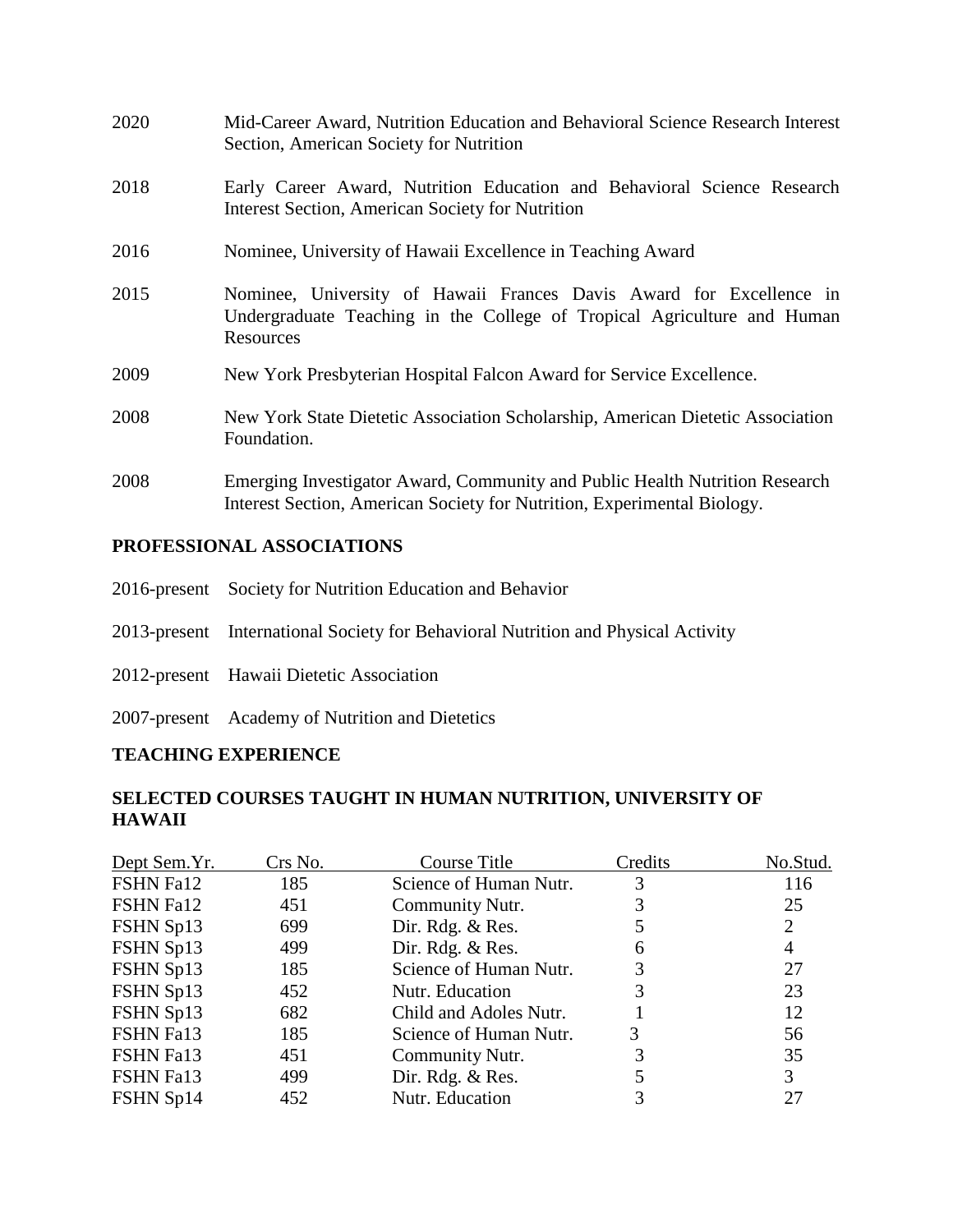| FSHN Sp14 | 689 | Nutr. Epidemiology     | 3  | 5              |
|-----------|-----|------------------------|----|----------------|
| FSHN Sp14 | 699 | Dir. Rdg. & Res.       |    | 3              |
| FSHN Sp14 | 499 | Dir. Rdg. $&$ Res.     | 5  | $\overline{2}$ |
| FSHN Fa14 | 185 | Science of Human Nutr. | 3  | 120            |
| FSHN Fa14 | 451 | Community Nutr.        | 3  | 40             |
| FSHN Fa14 | 499 | Dir. Rdg. & Res.       | 11 | 7              |
| FSHN Sp15 | 452 | Nutr. Education        | 3  | 35             |
| FSHN Sp15 | 491 | Intro to Research      |    | 14             |
| FSHN Sp15 | 185 | Science of Human Nutr. | 3  | 100            |
| FSHN Sp15 | 499 | Dir. Rdg. & Res.       | 8  | 4              |
| FSHN Fa15 | 451 | Community Nutr.        | 3  | 25             |
| FSHN Fa15 | 499 | Dir. Rdg. & Res.       | 4  | 3              |
| FSHN Sp16 | 499 | Dir. Rdg. & Res.       | 11 | 6              |
| FSHN Sp16 | 185 | Science of Human Nutr. | 3  | 69             |
| FSHN Sp16 | 686 | Child and Adoles Nutr. | 3  | 3              |
| FSHN Sp16 | 699 | Dir. Rdg. & Res.       | 3  |                |
| FSHN Fa16 | 185 | Science of Human Nutr. | 3  | 60             |
| FSHN Fa16 | 499 | Dir. Rdg. & Res.       | 10 | 6              |
| FSHN Sp17 | 185 | Science of Human Nutr. | 3  | 61             |
| FSHN Sp17 | 499 | Dir. Rdg. & Res.       | 13 | 11             |
|           |     |                        |    |                |

# **SELECTED GUEST LECTURES/PRESENTATIONS**

## *Research Seminars*

| 2020 | Oregon State University, Research Seminar; Facilitator: Dr. Marie Harvey. Topic:<br>"Results of an intervention using text messages to prevent excessive gestational<br>weight gain in Hawaii WIC."                                                         |
|------|-------------------------------------------------------------------------------------------------------------------------------------------------------------------------------------------------------------------------------------------------------------|
| 2018 | University of Arizona, Guest Lecture; Facilitator: Dr. Kay Hongu. Topic:<br>"Barriers, motivators and perspectives on minimizing lunchtime food waste of<br>early adolescents in the National School Lunch Program."                                        |
| 2015 | RCMI Translational Research Network Obesity and Metabolic Syndromes Cluster<br>Webinar, Presentation; Facilitator: Dr. Deborah Juarez. Topic: "Multi-site trial<br>using short mobile messages (SMS) to improve infant weight in low-income<br>minorities." |
| 2015 | Leeds Beckett University, Guest Lecture; Facilitator: Dr. Hannah Ensaff. Topic:<br>"Assessing face validity of a food behavior checklist for limited-resource<br>Filipinos."                                                                                |
| 2015 | RMATRIX-II NIH/NIMHD Teleconference, Guest Lecture; Facilitator: Dr. Bruce<br>Shiramizu. Topic: "Development of a food behavior checklist for limited-<br>resource Filipinos."                                                                              |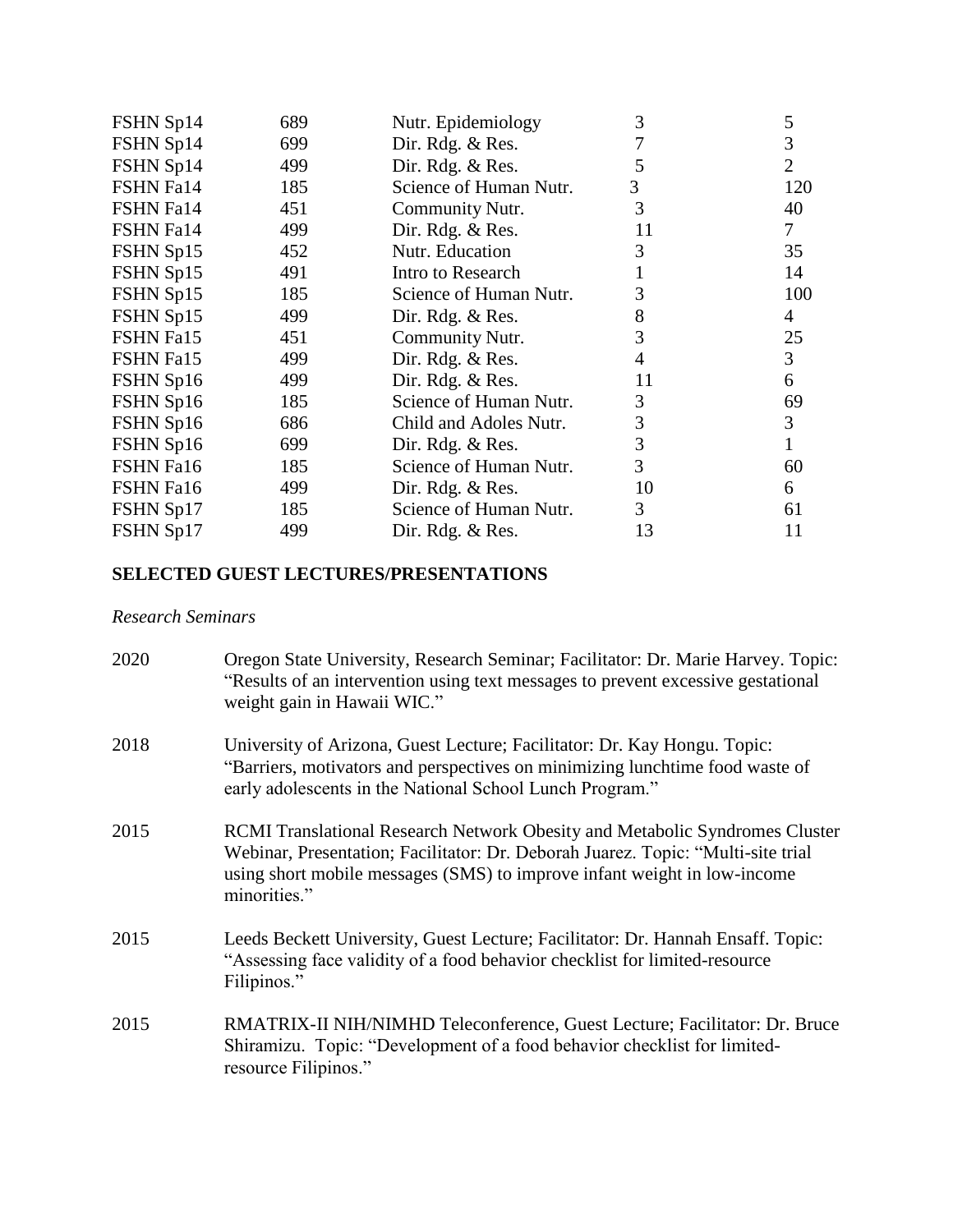| 2014 | FSHN 681: Seminar in Nutritional Science, Course instructor: Alan Titchenal. |
|------|------------------------------------------------------------------------------|
|      | Topic: "Influences on eating and physical activity: a qualitative study in   |
|      | adolescents in a periurban area in Lima, Peru."                              |

2013 Seminar in Nutritional Science; Course instructor: Alan Titchenal. Topic: "Previous Findings and Future Directions Related to Assessment of and Influences on Dietary Intake in Limited-Resource Audiences."

*Presentations for Lay/Public Audiences* 

| 2020 | WYAO Hawaii Corporate Wellness, LLC; Facilitator: Terri Dietz. Topic: "The<br>Power of Fruit and Veggies for Health and Beyond!"                                                                                            |
|------|-----------------------------------------------------------------------------------------------------------------------------------------------------------------------------------------------------------------------------|
| 2017 | Tertulia de Honolulu Spanish-language conversation group; Facilitator: Enrique<br>Kohl. Topic: "Comida sana para la buena salud."                                                                                           |
| 2015 | Operating Infinity Non-Profit Organization, Nutrition Workshop; Facilitator: Dr.<br>Xu Di. Topic: "Choosing Wisely: Selecting Food for Health."                                                                             |
| 2014 | Shanghai United Family Hospital and Clinics, Shanghai, China, Continuing<br>Medical Education Lecture; Facilitator: Ann Chiu. Topic: "Using "My Plate" for<br>Dietary Counseling."                                          |
| 2013 | Outreach College Seminar for Japanese students from Yamanashi Gakuin<br>University; Facilitator: Michiko Kahmann. Topic: "Nutrition Education: An<br>Introduction to the Field and Design of Nutrition Education Messages." |
| 2013 | Outreach College Seminar for Japanese students from Yamanashi Gakuin<br>University; Facilitator: Michiko Kahmann. Topic: "Community Nutrition:<br>Providing Dietary Guidance for the Public."                               |
| 2013 | Food Day; Facilitator: Erika Chinn-Galindo. Topic: "Food Insecurity and<br>Hunger: America's 'Hidden Crisis."                                                                                                               |
| 2013 | Hawai'i Extension Nutrition and Health Program Area Professional Development<br>Workshop; Facilitator: Julia Zee. Topic: "Nutrition Education: Messages and<br>Tools for Behavior Change."                                  |
| 2013 | Instructional Innovations Brown Bag Lunch Workshop Series; Facilitator: Maria<br>Stewart. Topic: "Teaching Innovations from the Great Teachers Seminar."                                                                    |
| 2013 | Life-II Team Meeting for Expanded Food and Nutrition Education Program<br>Assistants; Facilitator: Carissa Holley. Topic: "Development and Use of the<br>MyPlate Graphic."                                                  |
| 2012 | The Science of Human Nutrition; Course instructor: Nate Black                                                                                                                                                               |